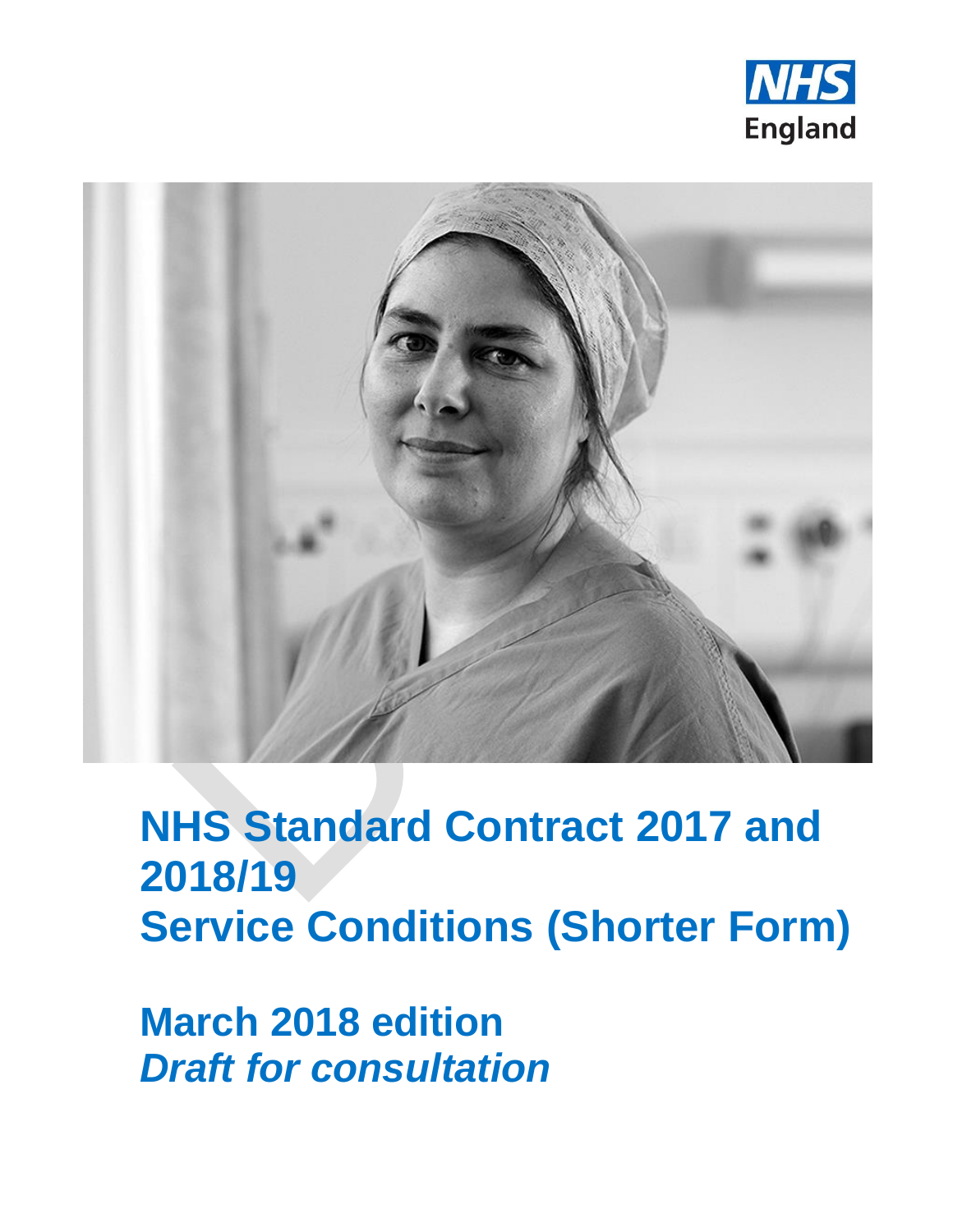## **NHS Standard Contract 2017/18 and 2018/19 Service Conditions (Shorter Form) March 2018 edition** *Draft for consultation*

First published: November 2016

Republished: January 2018

Republished: March 2018 (draft)

Prepared by: NHS Standard Contract Team nhscb.contractshelp@nhs.net

## Please note:

• Some proposed changes to the Contract are only applicable to new contracts let to commence from 25 May 2018, and are not applicable to ongoing contracts updated by way of the National Variation, and these are shown in yellow highlight in the draft Contract (please refer to s3.1 of the [NHS Standard Contract 2017/18 and 2018/19 \(Shorter Form](https://www.england.nhs.uk/nhs-standard-contract/2017-19-update-march/) [Consultation on proposed National Variation\)](https://www.england.nhs.uk/nhs-standard-contract/2017-19-update-march/) for more information). Changes which are applicable to both new contracts and to ongoing contracts are shown as 'tracked changes' and are not highlighted.

| <b>Publications Gateway Reference:</b> | 07758    |
|----------------------------------------|----------|
| Document Classification:               | Official |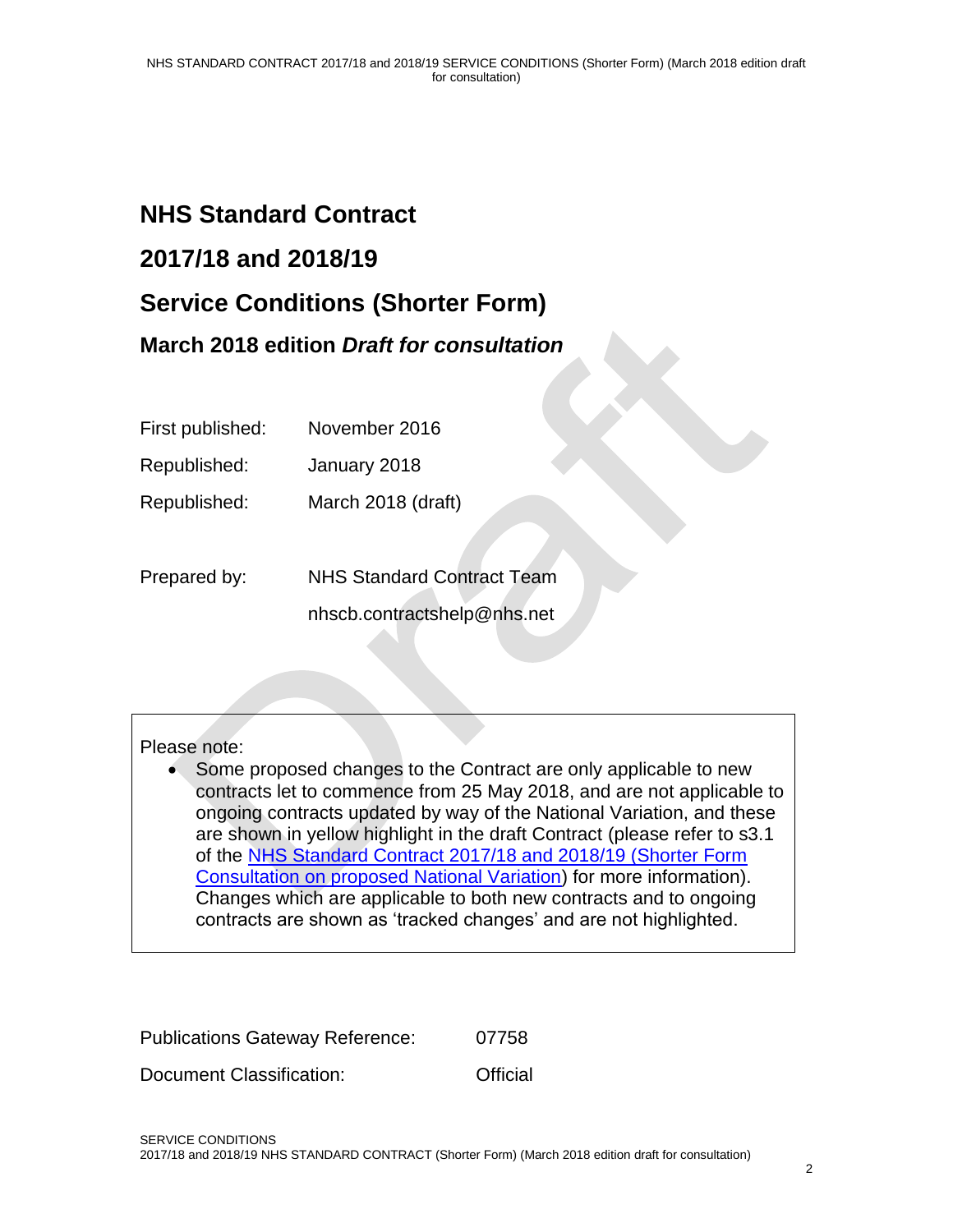| SC <sub>1</sub> | <b>Compliance with the Law and the NHS Constitution</b>                                                                                                                                                                                             |     |
|-----------------|-----------------------------------------------------------------------------------------------------------------------------------------------------------------------------------------------------------------------------------------------------|-----|
| 1.1             | The Provider must provide the Services in accordance with the Fundamental Standards of<br>Care and the Service Specifications.                                                                                                                      | All |
| 1.2             | The Parties must perform their respective obligations under this Contract in accordance with:                                                                                                                                                       | All |
|                 | 1.2.1<br>the terms of this Contract; and                                                                                                                                                                                                            |     |
|                 | 1.2.2<br>the Law; and                                                                                                                                                                                                                               |     |
|                 | 1.2.3<br>Good Practice.                                                                                                                                                                                                                             |     |
|                 | The Provider must, when requested by the Co-ordinating Commissioner, provide evidence of<br>the development and updating of its clinical process and procedures to reflect Good Practice.                                                           |     |
| 1.3             | The Parties must abide by and promote awareness of the NHS Constitution, including the<br>rights and pledges set out in it. The Provider must ensure that all Sub-Contractors and all Staff<br>abide by the NHS Constitution.                       | All |
| SC <sub>2</sub> | <b>Regulatory Requirements</b>                                                                                                                                                                                                                      |     |
| 2.1             | The Provider must:                                                                                                                                                                                                                                  | All |
|                 | 2.1.1<br>comply, where applicable, with the registration and regulatory compliance guidance of<br>any relevant Regulatory or Supervisory Body, and with any requirements, standards<br>and recommendations issued from time to time by such a body; |     |
|                 | 2.1.2<br>consider and respond to the recommendations arising from any audit, Serious Incident<br>report or Patient Safety Incident report;                                                                                                          |     |
|                 | 2.1.3<br>comply with the standards and recommendations issued from time to time by any<br>relevant professional body and agreed in writing between the Co-ordinating<br>Commissioner and the Provider;                                              |     |
|                 | 2.1.4<br>comply, where applicable, with the recommendations contained in NICE Technology<br>Appraisals and have regard to other Guidance issued by NICE from time to time;                                                                          |     |
|                 | respond to any reports and recommendations made by Local Healthwatch.<br>2.1.5                                                                                                                                                                      |     |
| SC <sub>3</sub> | <b>Service Standards</b>                                                                                                                                                                                                                            |     |
| 3.1             | The Provider must:                                                                                                                                                                                                                                  | All |
|                 | 3.1.1<br>not breach the thresholds in respect of the Operational Standards, National Quality<br>Requirements and Local Quality Requirements; and                                                                                                    |     |
|                 | 3.1.2<br>ensure that Never Events do not occur.                                                                                                                                                                                                     |     |
| 3.2             | A failure by the Provider to comply with SC3.1 will be excused if it is directly attributable to or<br>caused by an act or omission of a Commissioner, but will not be excused if the failure was<br>caused primarily by an increase in Referrals.  | All |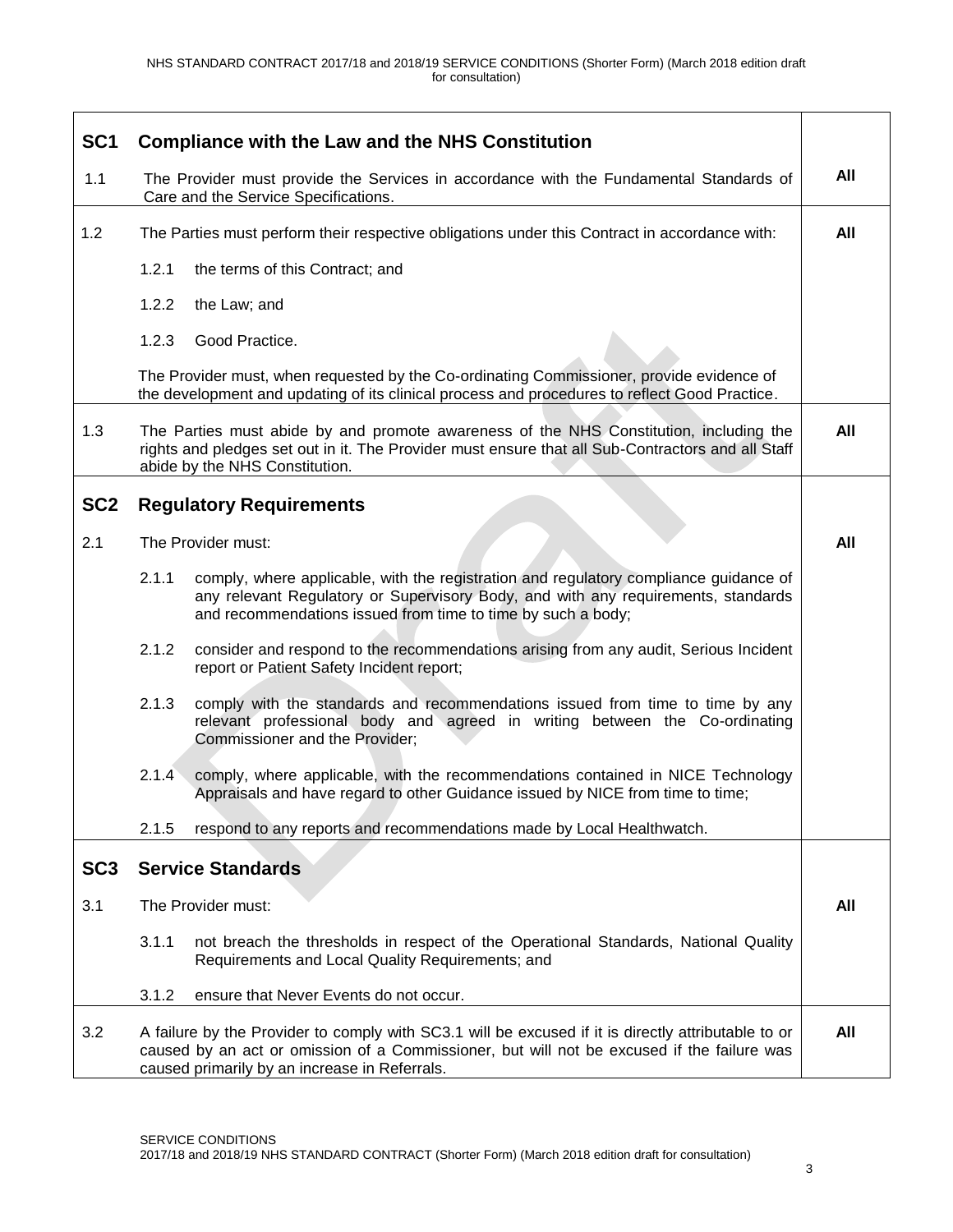| 3.3             | The Provider must continually review and evaluate the Services, must implement Lessons<br>Learned from those reviews and evaluations, from feedback, complaints, Patient Safety<br>Incidents, Never Events, and from Service User, Staff, GP and public involvement (including<br>the outcomes of Surveys).                                                                                                                                                                      | All                                 |
|-----------------|----------------------------------------------------------------------------------------------------------------------------------------------------------------------------------------------------------------------------------------------------------------------------------------------------------------------------------------------------------------------------------------------------------------------------------------------------------------------------------|-------------------------------------|
| 3.4A            | The Provider must implement policies and procedures for reviewing deaths of Service Users<br>whilst under the Provider's care and for engaging with bereaved families and Carers.                                                                                                                                                                                                                                                                                                | All                                 |
| 3.4B            | Where it is an NHS Trust or an NHS Foundation Trust, the Provider must comply with National<br>Guidance on Learning from Deaths where applicable.                                                                                                                                                                                                                                                                                                                                | All                                 |
| SC <sub>4</sub> | <b>Co-operation</b>                                                                                                                                                                                                                                                                                                                                                                                                                                                              |                                     |
| 4.1             | The Parties must at all times act in good faith towards each other and in the performance of<br>their respective obligations under this Contract. The Parties must co-operate and share<br>information with each other and with other commissioners and providers of health or social<br>care in respect of Service Users, in accordance with the Law and Good Practice, to facilitate<br>the delivery of co-ordinated and integrated services for the benefit of Service Users. | All                                 |
| SC <sub>5</sub> | <b>Commissioner Requested Services/Essential Services</b>                                                                                                                                                                                                                                                                                                                                                                                                                        |                                     |
| 5.1             | The Provider must comply with its obligations under Monitor's Licence (if required) in respect<br>of any Services designated as CRS by any Commissioner from time to time in accordance with<br>CRS Guidance.                                                                                                                                                                                                                                                                    | All                                 |
| 5.2             | The Provider must maintain its ability to provide, and must ensure that it is able to offer to the<br>Commissioners, the Essential Services.                                                                                                                                                                                                                                                                                                                                     | <b>Essential</b><br><b>Services</b> |
| 5.3             | The Provider must have and at all times maintain an up-to-date Essential Services Continuity<br>Plan. The Provider must, in consultation with the Co-ordinating Commissioner, implement the<br><b>Essential Services Continuity Plan as required:</b>                                                                                                                                                                                                                            | <b>Essential</b><br><b>Services</b> |
|                 | 5.3.1<br>if there is any interruption to or suspension of the Essential Services; or                                                                                                                                                                                                                                                                                                                                                                                             |                                     |
|                 | 5.3.2<br>on expiry or early termination of this Contract or of any Service.                                                                                                                                                                                                                                                                                                                                                                                                      |                                     |
| SC <sub>6</sub> | <b>Choice and Referral</b>                                                                                                                                                                                                                                                                                                                                                                                                                                                       |                                     |
| 6.1             | The Parties must comply with Guidance issued by the Department of Health, NHS England<br>and NHS Improvement regarding patients' rights to choice of provider and/or consultant.                                                                                                                                                                                                                                                                                                 | All                                 |
| 6.2             | The Provider must accept any Referral of a Service User made in accordance with the Referral<br>processes or and clinical thresholds set out or referred to in this Contract and/or as otherwise<br>agreed between the Parties.                                                                                                                                                                                                                                                  | All                                 |
| 6.3             | The existence of this Contract does not entitle the Provider to accept referrals in respect of,<br>provide services to, nor to be paid for providing services to, individuals whose Responsible<br>Commissioner is not a Party to this Contract.                                                                                                                                                                                                                                 | All                                 |
| 6.4             | Except as permitted under the Service Specifications, the Provider must not carry out, nor refer<br>to another provider to carry out, any treatment or care that is unrelated to a Service User's<br>original Referral or presentation without the agreement of the Service User's GP.                                                                                                                                                                                           | All                                 |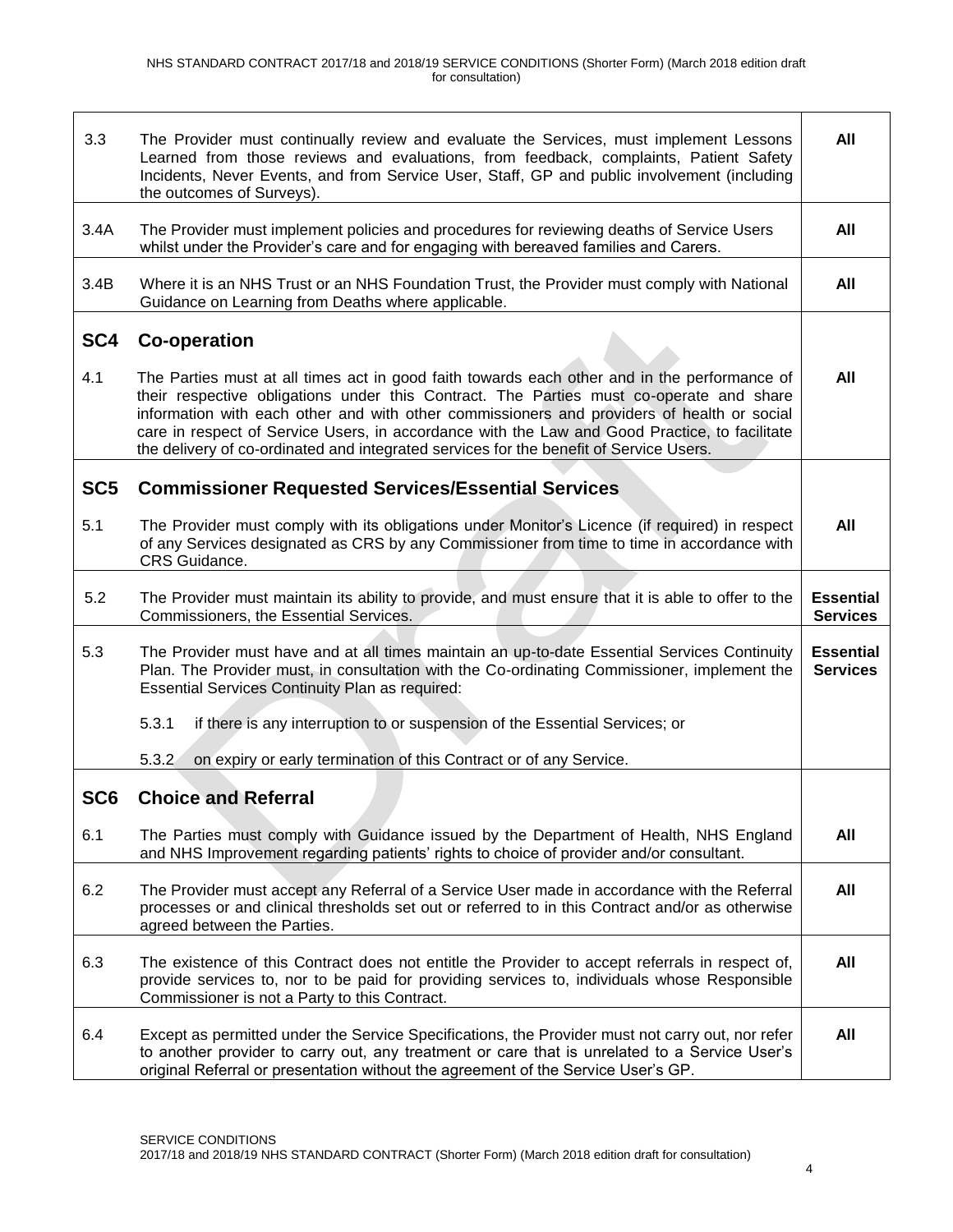| SC7             | <b>Intentionally Omitted</b>                                                                                                                                                                                                                                                                                                                                                                        |                            |
|-----------------|-----------------------------------------------------------------------------------------------------------------------------------------------------------------------------------------------------------------------------------------------------------------------------------------------------------------------------------------------------------------------------------------------------|----------------------------|
| SC <sub>8</sub> | <b>Making Every Contact Count and Self Care</b>                                                                                                                                                                                                                                                                                                                                                     |                            |
| 8.1             | The Provider must develop and maintain an organisational plan to ensure that Staff use every<br>contact that they have with Service Users and the public as an opportunity to maintain or<br>improve health and wellbeing, in accordance with the principles and using the tools comprised<br>in Making Every Contact Count Guidance.                                                               | All                        |
| 8.2             | Where clinically appropriate, the Provider must support Service Users to develop the<br>knowledge, skills and confidence to take increasing responsibility for managing their own<br>ongoing care.                                                                                                                                                                                                  | All                        |
| SC <sub>9</sub> | <b>Intentionally Omitted</b>                                                                                                                                                                                                                                                                                                                                                                        |                            |
|                 | SC10 Personalised Care Planning and Shared Decision-Making                                                                                                                                                                                                                                                                                                                                          |                            |
| 10.1            | The Provider must comply with regulation 9 of the 2014 Regulations. In planning and reviewing<br>the care or treatment which a Service User receives, the Provider must employ Shared<br>Decision-Making, using supporting tools and techniques approved by the Co-ordinating<br>Commissioner and must have regard to NICE guideline NG56 (multi-morbidity, clinical<br>assessment and management). | All                        |
| 10.2            | Where a Local Authority requests the cooperation of the Provider in securing an Education,<br>Health and Care Needs Assessment, the Provider must use all reasonable endeavours to<br>comply with that request within 6 weeks of the date on which it receives it.                                                                                                                                  | CS, MH                     |
|                 | <b>SC11 Transfer of and Discharge from Care</b>                                                                                                                                                                                                                                                                                                                                                     |                            |
| 11.1            | The Provider must comply with the Transfer of and Discharge from Care Protocols and all Law<br>and Guidance (including LD Guidance and Transfer and Discharge Guidance) relating to<br>transfer of and discharge from care.                                                                                                                                                                         | All                        |
| 11.2            | The Provider and each Commissioner must use its best efforts to support safe, prompt<br>discharge from hospital and to avoid circumstances and transfers and/or discharges likely to<br>lead to emergency readmissions or recommencement of care.                                                                                                                                                   | All                        |
| 11.3            | The Provider must issue the Discharge Summary to the Service User's GP and/or Referrer<br>and to any third party provider within the timescale, and in accordance with any other<br>requirements, set out in the relevant Transfer of and Discharge from Care Protocol.                                                                                                                             | All<br>except<br><b>PT</b> |
|                 | SC12 Communicating With and Involving Service Users, Public and Staff                                                                                                                                                                                                                                                                                                                               |                            |
| 12.1            | The Provider must ensure that all communications about a Service User's care with that<br>Service User (and, where appropriate, their Carer and/or Legal Guardian), their GP and other<br>providers are clear and timely. The Provider must comply with the Accessible Information<br>Standard.                                                                                                     | All                        |
| 12.2            | The Provider must actively engage, liaise and communicate with Service Users (and, where<br>appropriate, their Carers and Legal Guardians), Staff, GPs and the public in an open and clear<br>manner in accordance with the Law and Good Practice, seeking their feedback whenever<br>practicable.                                                                                                  | All                        |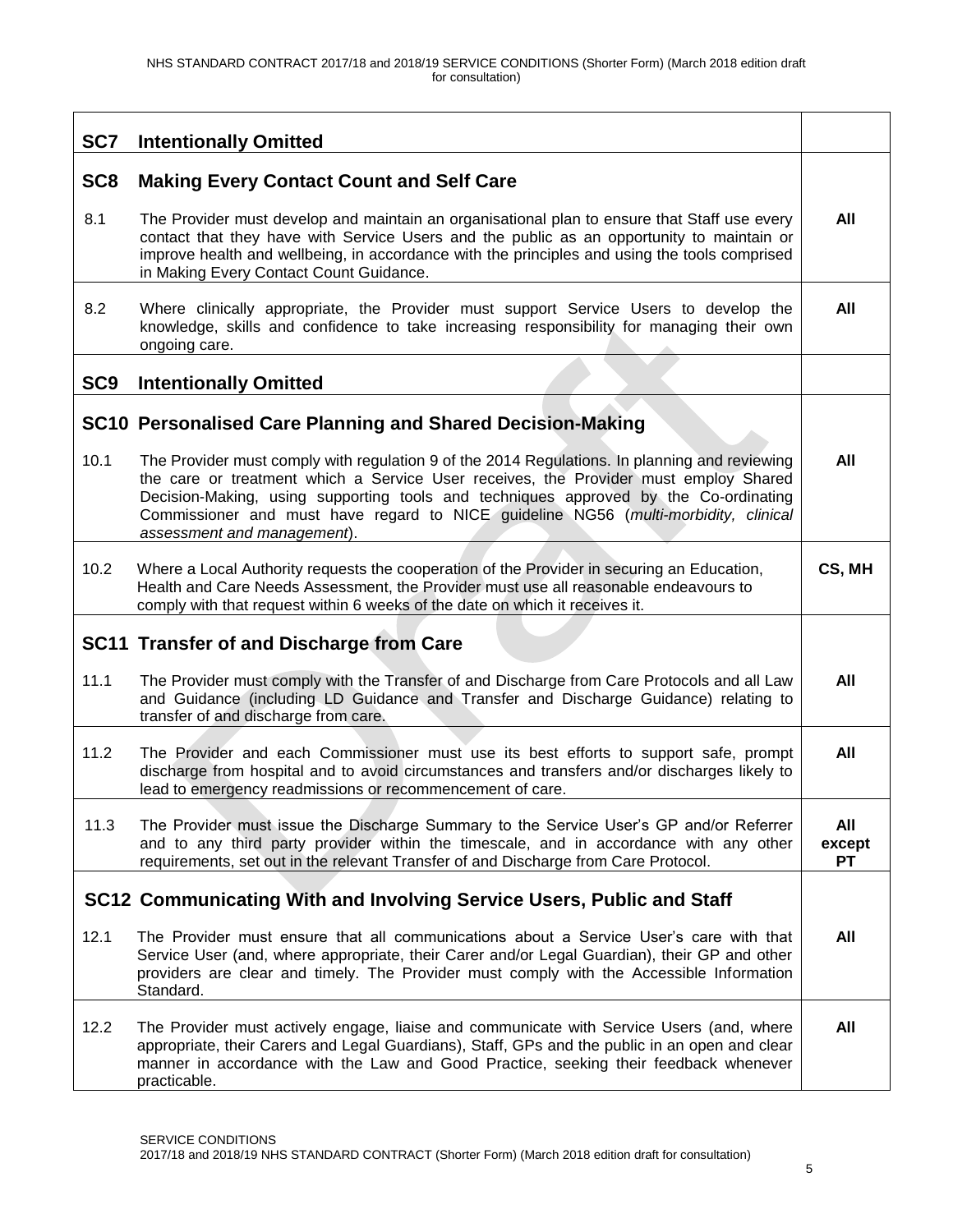| 12.3 |                        | The Provider must:                                                                                                                                                                                                                                                                                                                                                                      | All |
|------|------------------------|-----------------------------------------------------------------------------------------------------------------------------------------------------------------------------------------------------------------------------------------------------------------------------------------------------------------------------------------------------------------------------------------|-----|
|      | 12.3.1                 | carry out the Friends and Family Test Surveys as required in accordance with FFT<br>Guidance, using all reasonable endeavours to maximise the number of responses<br>from Service Users;                                                                                                                                                                                                |     |
|      | 12.3.2                 | carry out other Surveys as agreed with the Co-ordinating Commissioner from time to<br>time; and                                                                                                                                                                                                                                                                                         |     |
|      | 12.3.3                 | provide a written report to the Co-ordinating Commissioner on the results of each<br>Survey.                                                                                                                                                                                                                                                                                            |     |
|      |                        | SC13 Equity of Access, Equality and Non-Discrimination                                                                                                                                                                                                                                                                                                                                  |     |
| 13.1 |                        | The Parties must not discriminate between or against Service Users, Carers or Legal<br>Guardians on the grounds of age, disability, gender reassignment, marriage or civil<br>partnership, pregnancy or maternity, race, religion or belief, sex, sexual orientation, or any<br>other non-medical characteristics, except as permitted by Law.                                          | All |
| 13.2 |                        | The Provider must provide appropriate assistance and make reasonable adjustments for<br>Service Users, Carers and Legal Guardians who do not speak, read or write English or who<br>have communication difficulties (including hearing, oral or learning impairments).                                                                                                                  | All |
|      |                        | <b>SC14 Intentionally Omitted</b>                                                                                                                                                                                                                                                                                                                                                       |     |
|      |                        | <b>SC15 Urgent Access to Mental Health Care</b>                                                                                                                                                                                                                                                                                                                                         |     |
| 15.1 |                        | The Parties must have regard to the Mental Health Crisis Care Concordat and must reach<br>agreement on the identification of, and standards for operation of, Places of Safety in<br>accordance with the Law, the 1983 Act Code, the Royal College of Psychiatrists Standards and<br>the Urgent and Emergency Mental Health Care Pathways.                                              | MН  |
|      | <b>SC16 Complaints</b> |                                                                                                                                                                                                                                                                                                                                                                                         |     |
| 16.1 |                        | The Commissioners and the Provider must each publish, maintain and operate a complaints<br>procedure in compliance with the Fundamental Standards and other Law and Guidance.                                                                                                                                                                                                           | All |
| 16.2 |                        | The Provider must:                                                                                                                                                                                                                                                                                                                                                                      | All |
|      | 16.2.1                 | provide clear information to Service Users, their Carers and representatives, and to the<br>public, displayed prominently in the Services Environment as appropriate, on how to<br>make a complaint or to provide other feedback and on how to contact Local<br>Healthwatch; and                                                                                                        |     |
|      |                        | 16.2.2 ensure that this information informs Service Users, their Carers and representatives, of<br>their legal rights under the NHS Constitution, how they can access independent<br>support to help make a complaint, and how they can take their complaint to the Health<br>Service Ombudsman should they remain unsatisfied with the handling of their<br>complaint by the Provider. |     |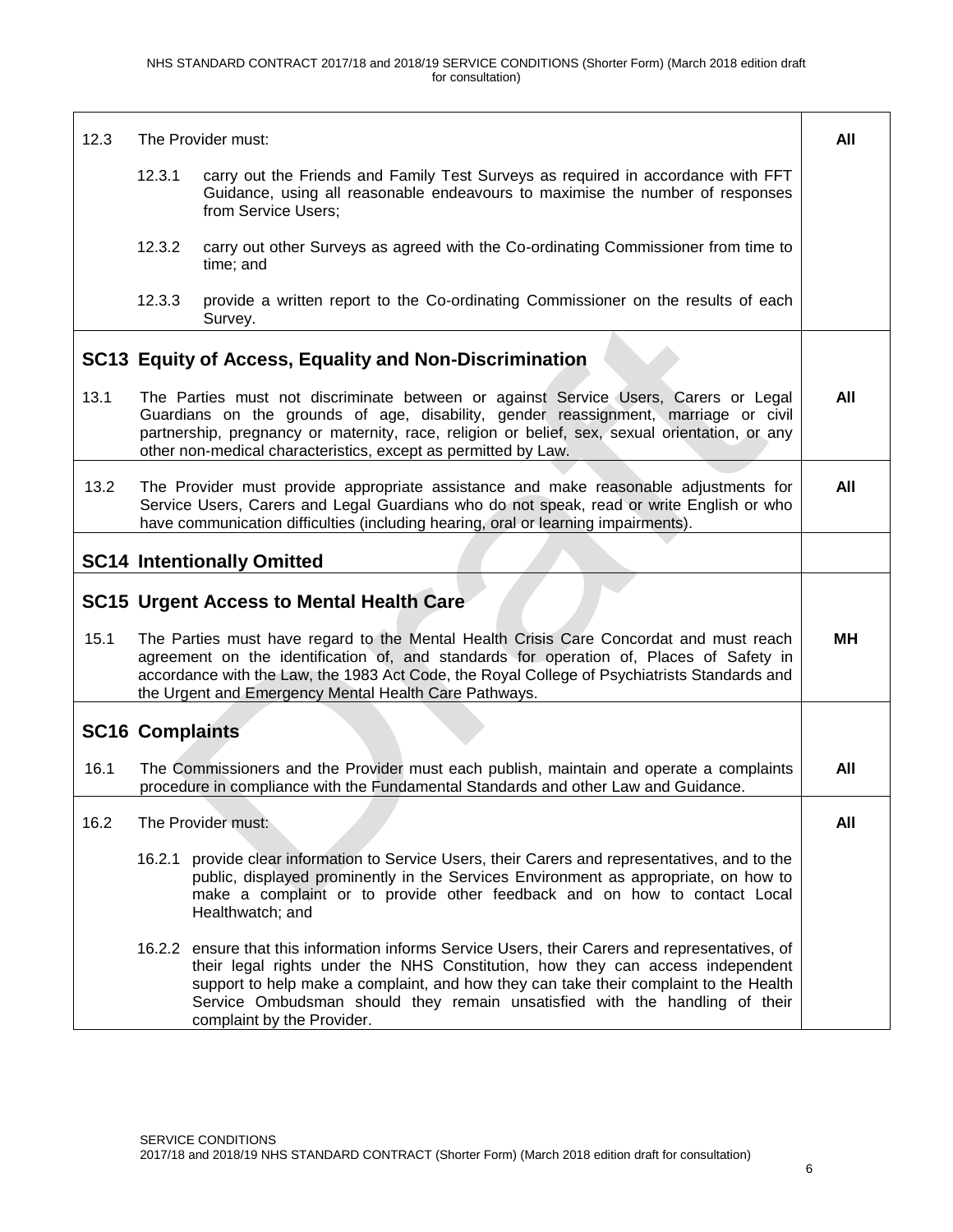|      | <b>SC17 Services Environment and Equipment</b>                                                                                                                                                                                                                                                                                                                                                                                                                                                                                                                                                   |     |
|------|--------------------------------------------------------------------------------------------------------------------------------------------------------------------------------------------------------------------------------------------------------------------------------------------------------------------------------------------------------------------------------------------------------------------------------------------------------------------------------------------------------------------------------------------------------------------------------------------------|-----|
|      |                                                                                                                                                                                                                                                                                                                                                                                                                                                                                                                                                                                                  |     |
| 17.1 | The Provider must ensure that the Services Environment and the Equipment comply with the<br>Fundamental Standards of Care.                                                                                                                                                                                                                                                                                                                                                                                                                                                                       | All |
| 17.2 | Unless stated otherwise in this Contract, the Provider must at its own cost provide all<br>Equipment necessary to provide the Services in accordance with the Law and any necessary<br>Consents.                                                                                                                                                                                                                                                                                                                                                                                                 | All |
| 17.3 | The Provider must ensure that all Staff using Equipment, and all Service Users and Carers<br>using Equipment independently as part of the Service User's care or treatment, have received<br>appropriate and adequate training and have been assessed as competent in the use of that<br>Equipment.                                                                                                                                                                                                                                                                                              | All |
|      | SC18 - SC20 Intentionally Omitted                                                                                                                                                                                                                                                                                                                                                                                                                                                                                                                                                                |     |
|      | SC21 Antimicrobial Resistance and Healthcare Associated Infections                                                                                                                                                                                                                                                                                                                                                                                                                                                                                                                               |     |
| 21.1 | The Provider must comply with the Code of Practice on the Prevention and Control of<br>Infections.                                                                                                                                                                                                                                                                                                                                                                                                                                                                                               | All |
|      | <b>SC22 Intentionally Omitted</b>                                                                                                                                                                                                                                                                                                                                                                                                                                                                                                                                                                |     |
|      | <b>SC23 Service User Health Records</b>                                                                                                                                                                                                                                                                                                                                                                                                                                                                                                                                                          |     |
| 23.1 | The Provider must create and maintain Service User Health Records as appropriate for all<br>Service Users. The Provider must securely store-and, retain and destroy those records for the<br>periods of time required by Law and/or byin accordance with Data Guidance, Information<br>Governance Alliance Guidance and/or otherwise by the Department of Health, NHS England<br>or NHS Digital, and then securely destroy them. and in any event in accordance with Data<br>Protection Legislation.<br>[Drafting Note: See new defined terms "Data Guidance" and "Data Protection Legislation"] | All |
|      |                                                                                                                                                                                                                                                                                                                                                                                                                                                                                                                                                                                                  |     |
| 23.2 | At a Commissioner's reasonable request, the Provider must promptly deliver to any third party<br>provider of healthcare or social care services nominated by that Commissioner a copy (or, at<br>any time following the expiry or termination of this Contract, the original) of the Service User<br>Health Record held by the Provider for any Service User for whom that Commissioner is<br>responsible.<br><b>[Drafting Note: In order to comply with the GDPR requirement to process personal data fairly</b><br>such a such a request would have to be proportionate (see Art $5(1)(a)$ ).] | All |
| 23.3 | The Provider must give each Service User full and accurate information regarding their<br>treatment and must evidence that in writing in the relevant Service User Health Record.                                                                                                                                                                                                                                                                                                                                                                                                                | All |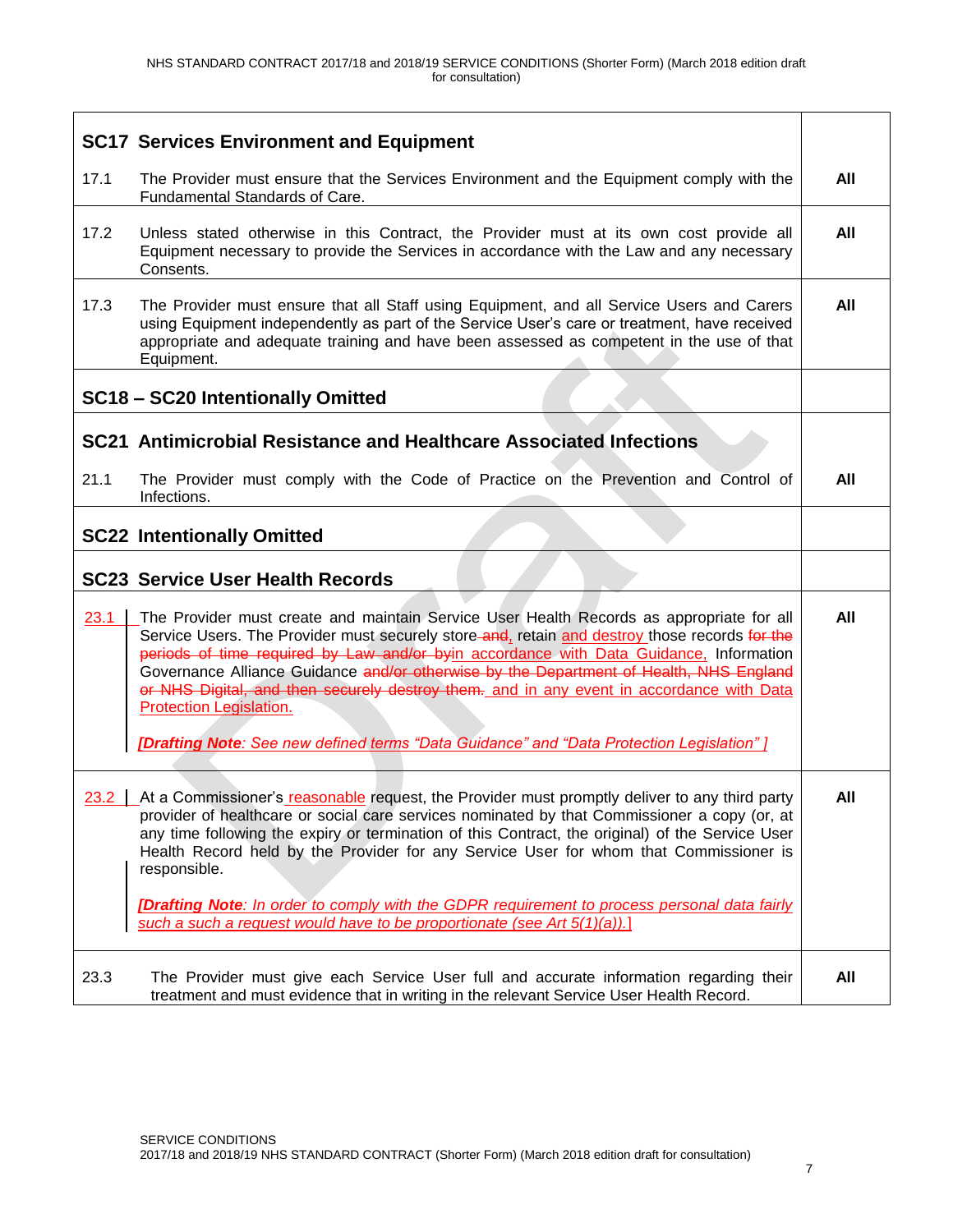| 23.4 | Subject to and in accordance with Law and Guidance the Provider must                                                                                                                                                                                                                                                                                                                                 | All |
|------|------------------------------------------------------------------------------------------------------------------------------------------------------------------------------------------------------------------------------------------------------------------------------------------------------------------------------------------------------------------------------------------------------|-----|
|      | 23.4.1 ensure that the Service User Health Record includes the Service User's verified NHS<br>Number;                                                                                                                                                                                                                                                                                                |     |
|      | 23.4.2 use the NHS Number as the consistent identifier in all clinical correspondence (paper<br>or electronic) and in all information it processes in relation to the Service User; and                                                                                                                                                                                                              |     |
|      | 23.4.3 be able to use the NHS Number to identify all Activity relating to a Service User.                                                                                                                                                                                                                                                                                                            |     |
| 23.5 | The Commissioners must ensure that each Referrer (except a Service User presenting directly<br>to the Provider for assessment and/or treatment) uses the NHS Number as the consistent<br>identifier in all correspondence in relation to a Referral.                                                                                                                                                 | All |
|      | <b>SC24 NHS Counter-Fraud and Security Management</b>                                                                                                                                                                                                                                                                                                                                                |     |
| 24.1 | The Provider must put in place and maintain appropriate arrangements to address:                                                                                                                                                                                                                                                                                                                     | All |
|      | 24.1.1 counter fraud issues, having regard to NHSCFA Standards; and                                                                                                                                                                                                                                                                                                                                  |     |
|      | 24.1.2 security management issues, having regard to NHS Security Management Standards.                                                                                                                                                                                                                                                                                                               |     |
| 24.2 | If the Provider:                                                                                                                                                                                                                                                                                                                                                                                     | All |
|      | 24.2.1 is an NHS Trust; or                                                                                                                                                                                                                                                                                                                                                                           |     |
|      | 24.2.2 holds Monitor's Licence (unless required to do so solely because it provides<br>Commissioner Requested Services as designated by the Commissioners or any other<br>commissioner),                                                                                                                                                                                                             |     |
|      | it must take the necessary action to meet NHSCFA Standards.                                                                                                                                                                                                                                                                                                                                          |     |
| 24.3 | The Provider must allow a person duly authorised to act on behalf of NHSCFA or on behalf of<br>any Commissioner to review security management and counter fraud arrangements put in<br>place by the Provider. The Provider must implement any reasonable modifications to those<br>arrangements required by that person in order to meet the appropriate standards.                                  | All |
| 24.4 | The Provider must, on becoming aware of any suspected or actual bribery, corruption or fraud,<br>security incident or security breach involving a Service User or public funds, promptly report<br>the matter either to the Local Counter Fraud Specialist of the relevant NHS Body and to the<br>NHSCFA or to the Local Security Management Specialist of the relevant NHS Body, as<br>appropriate. | All |
|      | <b>SC25 Procedures and Protocols</b>                                                                                                                                                                                                                                                                                                                                                                 |     |
| 25.1 | The Parties must comply with their respective obligations under any Other Local Agreements,<br>Policies and Procedures.                                                                                                                                                                                                                                                                              | All |
|      | SC26 - SC27 Intentionally Omitted                                                                                                                                                                                                                                                                                                                                                                    |     |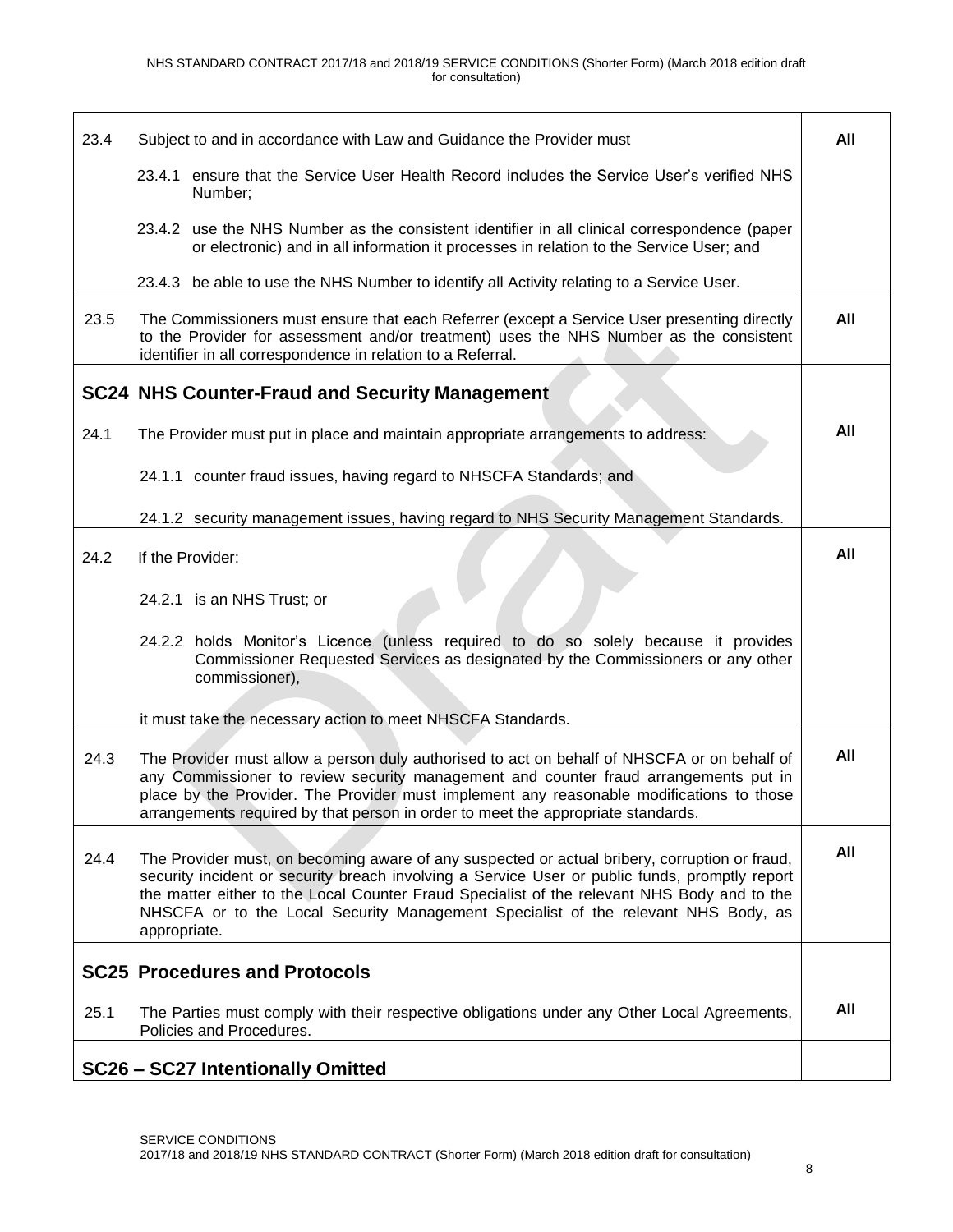|      | <b>SC28 Information Requirements</b>                                                                                                                                                                                                                                                                                                                                                                                                                             |     |
|------|------------------------------------------------------------------------------------------------------------------------------------------------------------------------------------------------------------------------------------------------------------------------------------------------------------------------------------------------------------------------------------------------------------------------------------------------------------------|-----|
| 28.1 | The Provider must:                                                                                                                                                                                                                                                                                                                                                                                                                                               | All |
|      | 28.1.1 provide the information specified in and in accordance with this SC28 and Schedule<br>6A (Reporting Requirements);                                                                                                                                                                                                                                                                                                                                        |     |
|      | 28.1.2 where and to the extent applicable, conform to all NHS information standards notices,<br>data provision notices and information and data standards approved or published by,<br>the Secretary of State, NHS England or NHS Digital on their behalf, as appropriate;                                                                                                                                                                                       |     |
|      | 28.1.3 implement any other datasets and information requirements agreed from time to time<br>between it and the Co-ordinating Commissioner;                                                                                                                                                                                                                                                                                                                      |     |
|      | 28.1.4 comply with <b>Data Guidance issued by NHS England and NHS Digital</b> , and with the<br>Law, Data Protection Legislation in relation to protection of patient identifiable data;                                                                                                                                                                                                                                                                         |     |
|      | 28.1.5 subject to and in accordance with Law and Guidance and any relevant standards<br>issued by the Secretary of State, NHS England or NHS Digital, use the Service User's<br>verified NHS Number as the consistent identifier of each record on all patient datasets;<br>and                                                                                                                                                                                  |     |
|      | comply with the Law-Data Guidance and Guidance Data Protection Legislation on the use and<br>disclosure of personal confidential data for other than direct care purposes.                                                                                                                                                                                                                                                                                       |     |
| 28.2 | The Co-ordinating Commissioner may request from the Provider any information in addition to<br>that to be provided under SC28.1 which any Commissioner reasonably and lawfully requires in<br>relation to this Contract. The Provider must supply that information in a timely manner.                                                                                                                                                                           | All |
| 28.3 | The Co-ordinating Commissioner must act reasonably in requesting the Provider to provide<br>any information under this Contract, having regard to the burden which that request places on<br>the Provider, and may not require the Provider to supply any information to any Commissioner<br>locally for which that Commissioner cannot demonstrate purpose and value in connection with<br>the discharge of that Commissioner's statutory duties and functions. | All |
| 28.4 | The Provider and each Commissioner must ensure that any information provided to any other<br>Party in relation to this Contract is accurate and complete.                                                                                                                                                                                                                                                                                                        | All |
| 28.5 | The Provider must ensure that each dataset that it provides under this Contract contains the<br>ODS code and/or other appropriate identifier for the relevant Commissioner. The Parties must<br>have regard to Commissioner Assignment Methodology Guidance and Who Pays? Guidance<br>when determining the correct Commissioner code in activity datasets.                                                                                                       | All |
| 28.6 | The Parties must comply with Guidance relating to clinical coding published by the NHS<br>Classifications Service and with the definitions of Activity maintained under the NHS Data<br>Model and Dictionary.                                                                                                                                                                                                                                                    | All |
|      | <b>SC29 Managing Activity and Referrals</b>                                                                                                                                                                                                                                                                                                                                                                                                                      |     |
| 29.1 | The Commissioners must use all reasonable endeavours to procure that that all Referrers<br>adhere to Referral processes and clinical thresholds set out or referred to in this Contract<br>and/or as otherwise agreed between the Parties.                                                                                                                                                                                                                       | All |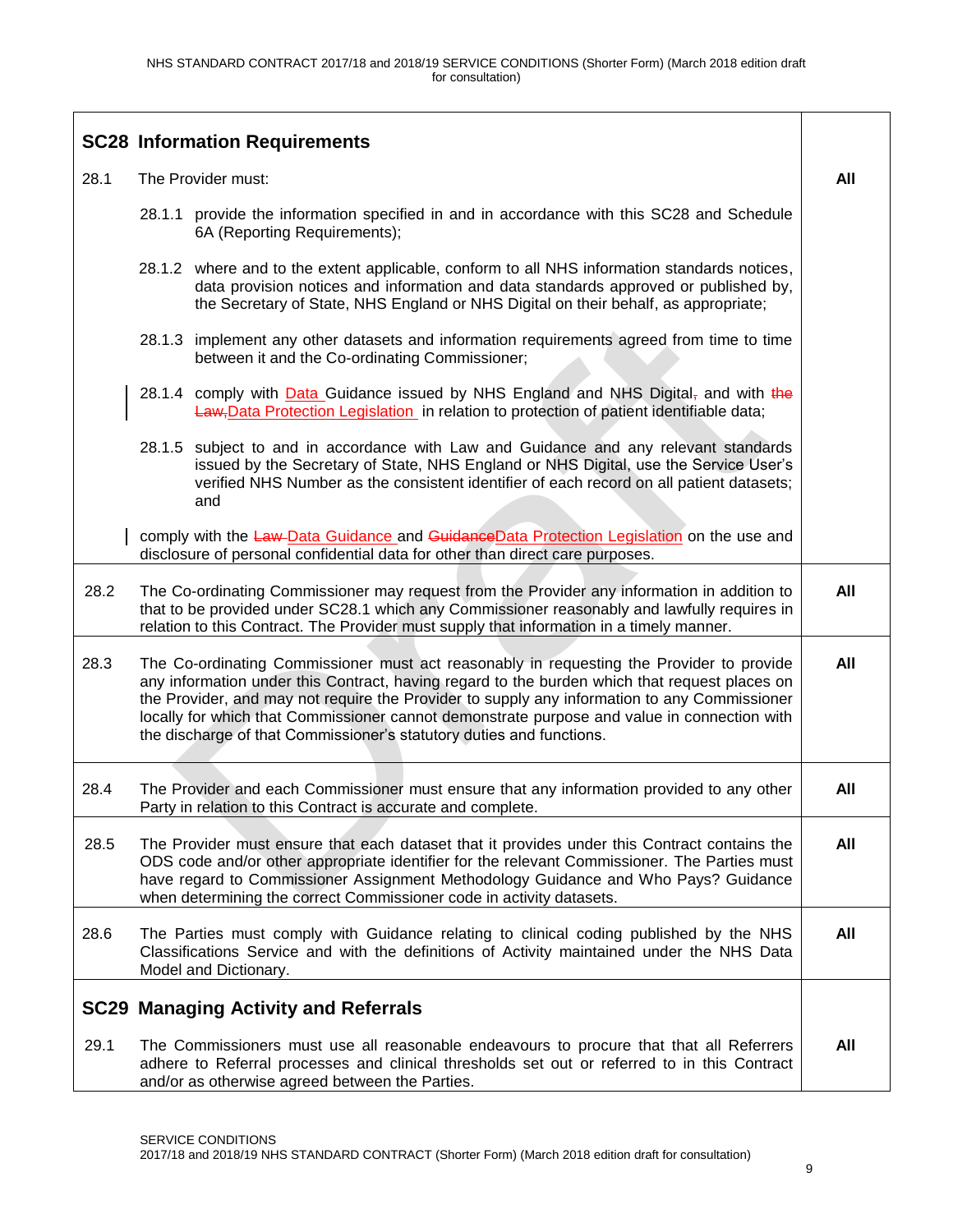| 29.2 | The Provider must comply with and use all reasonable endeavours to manage Activity in<br>accordance with Referral processes and clinical thresholds set out or referred to in this<br>Contract and/or as otherwise agreed between the Parties.                                                          | All |
|------|---------------------------------------------------------------------------------------------------------------------------------------------------------------------------------------------------------------------------------------------------------------------------------------------------------|-----|
| 29.3 | Before the start of each Contract Year, the Parties may agree an Indicative Activity Plan<br>specifying the threshold for each activity (and those agreed thresholds may be zero).                                                                                                                      | All |
| 29.4 | The Provider must submit an Activity and Finance Report to the Co-ordinating Commissioner<br>in accordance with Schedule 6A (Reporting Requirements).                                                                                                                                                   | All |
| 29.5 | The Co-ordinating Commissioner and the Provider will monitor actual Activity reported in each<br>Activity and Finance Report in respect of each Commissioner against the thresholds set out in<br>any agreed Indicative Activity Plan, any previous Activity and Finance Reports and generally.         | All |
| 29.6 | Each Party must notify the other(s) as soon as reasonably practicable after becoming aware of<br>any unexpected or unusual patterns of Referrals and/or Activity specifying the nature of the<br>unexpected pattern and their initial opinion as to its likely cause.                                   | All |
| 29.7 | The Parties must meet to discuss any notice given under SC29.6 as soon as reasonably<br>practicable and must seek to agree any actions required of any Party in response to the<br>circumstances identified.                                                                                            | All |
|      | SC30 Emergency Preparedness, Resilience and Response                                                                                                                                                                                                                                                    |     |
| 30.1 | The Provider must comply with EPRR Guidance if and when applicable. The Provider must<br>identify and have in place an Accountable Emergency Officer.                                                                                                                                                   | All |
| 30.2 | The Provider must notify the Co-ordinating Commissioner as soon as reasonably practicable<br>and in any event no later than 5 Operational Days following:                                                                                                                                               | All |
|      | 30.2.1 the activation of its Incident Response Plan and/or Business Continuity Plan; or                                                                                                                                                                                                                 |     |
|      | 30.2.2 any risk or any actual disruption to CRS or Essential Services.                                                                                                                                                                                                                                  |     |
| 30.3 | The Provider must at the request of the Co-ordinating Commissioner provide whatever support<br>and assistance may reasonably be required by the Commissioners and/or NHS England<br>and/or Public Health England in response to any national, regional or local public health<br>emergency or incident. | All |
|      | <b>SC31 Intentionally Omitted</b>                                                                                                                                                                                                                                                                       |     |
|      |                                                                                                                                                                                                                                                                                                         |     |
|      | <b>SC32 Safeguarding and Mental Capacity</b>                                                                                                                                                                                                                                                            |     |
| 32.1 | The Provider must ensure that Service Users are protected from abuse, neglect and improper<br>or degrading treatment, and must take appropriate action to respond to any allegation or<br>disclosure of abuse in accordance with the Law.                                                               | All |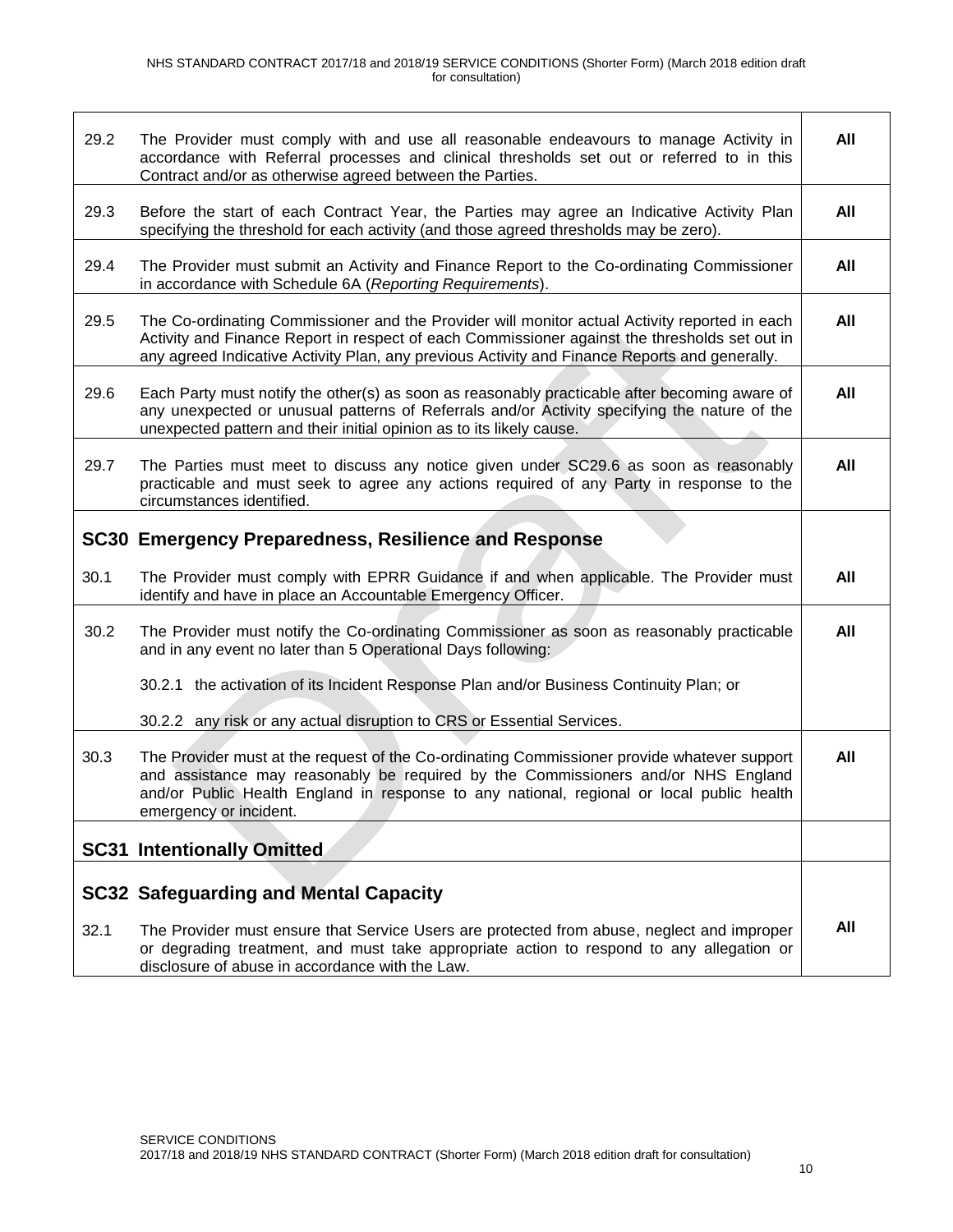| 32.2 | The Provider must nominate:                                                                                                                                                                                                                                                                                                                                                                                                                         | All |
|------|-----------------------------------------------------------------------------------------------------------------------------------------------------------------------------------------------------------------------------------------------------------------------------------------------------------------------------------------------------------------------------------------------------------------------------------------------------|-----|
|      | 32.2.1 a Safeguarding Lead and/or a named professional for safeguarding children, young<br>people and adults, in accordance with Safeguarding Guidance;                                                                                                                                                                                                                                                                                             |     |
|      | 32.2.2 a Child Sexual Abuse and Exploitation Lead; and                                                                                                                                                                                                                                                                                                                                                                                              |     |
|      | 32.2.3 a Mental Capacity and Deprivation of Liberty Lead,                                                                                                                                                                                                                                                                                                                                                                                           |     |
|      | and must ensure that the Co-ordinating Commissioner is kept informed at all times of the<br>identity of the persons holding those positions.                                                                                                                                                                                                                                                                                                        |     |
| 32.3 | The Provider must comply with the requirements and principles in relation to the safeguarding<br>of children, young people and adults, including in relation to deprivation of liberty safeguards<br>and child abuse and sexual exploitation, domestic abuse and female genital mutilation (as<br>relevant to the Services, set out or referred to in Law and Guidance (including Safeguarding<br>Guidance and Child Sexual Exploitation Guidance). | All |
| 32.4 | The Provider has adopted and must comply with the Safeguarding Policies and MCA Policies.<br>The Provider has ensured and must at all times ensure that the Safeguarding Policies and<br>MCA Policies reflect and comply with:                                                                                                                                                                                                                      | All |
|      | 32.4.1 Law and Guidance;                                                                                                                                                                                                                                                                                                                                                                                                                            |     |
|      | 32.4.2 the local multi-agency policies and any Commissioner safeguarding and MCA<br>requirements.                                                                                                                                                                                                                                                                                                                                                   |     |
| 32.5 | The Provider must implement comprehensive programmes for safeguarding and MCA training<br>for all relevant Staff and must have regard to Safeguarding Training Guidance.                                                                                                                                                                                                                                                                            | All |
|      | <b>SC33 Incidents Requiring Reporting</b>                                                                                                                                                                                                                                                                                                                                                                                                           |     |
| 33.1 | The Provider must notify deaths, Serious Incidents and other incidents to CQC, and to any<br>relevant Regulatory or Supervisory Body or other official body, in accordance with Good<br>Practice, Law and Guidance.                                                                                                                                                                                                                                 | All |
| 33.2 | The Provider must comply with the NHS Serious Incident Framework and the Never Events<br>Policy Framework, and must report all Serious Incidents and Never Events in accordance with<br>the requirements of those Frameworks.                                                                                                                                                                                                                       | All |
| 33.3 | The Parties must comply with their respective obligations in relation to deaths and other<br>incidents in connection with the Services under Schedule 6C (Incidents Requiring Reporting<br>Procedure) and under Schedule 6A (Reporting Requirements).                                                                                                                                                                                               | All |
| 33.4 | If a notification the Provider gives to any relevant Regulatory or Supervisory Body directly or<br>indirectly concerns any Service User, the Provider must send a copy of it to the relevant<br>Commissioner, in accordance with the timescales set out in Schedule 6C (Incidents Requiring<br>Reporting Procedure) and in Schedule 6A (Reporting Requirements).                                                                                    | All |
| 33.5 | The Commissioners may (subject to Law) use any information provided by the Provider under<br>this SC33, Schedule 6C (Incidents Requiring Reporting Procedure) and Schedule 6A<br>(Reporting Requirements) in any report which they make in connection with Serious Incidents.                                                                                                                                                                       | All |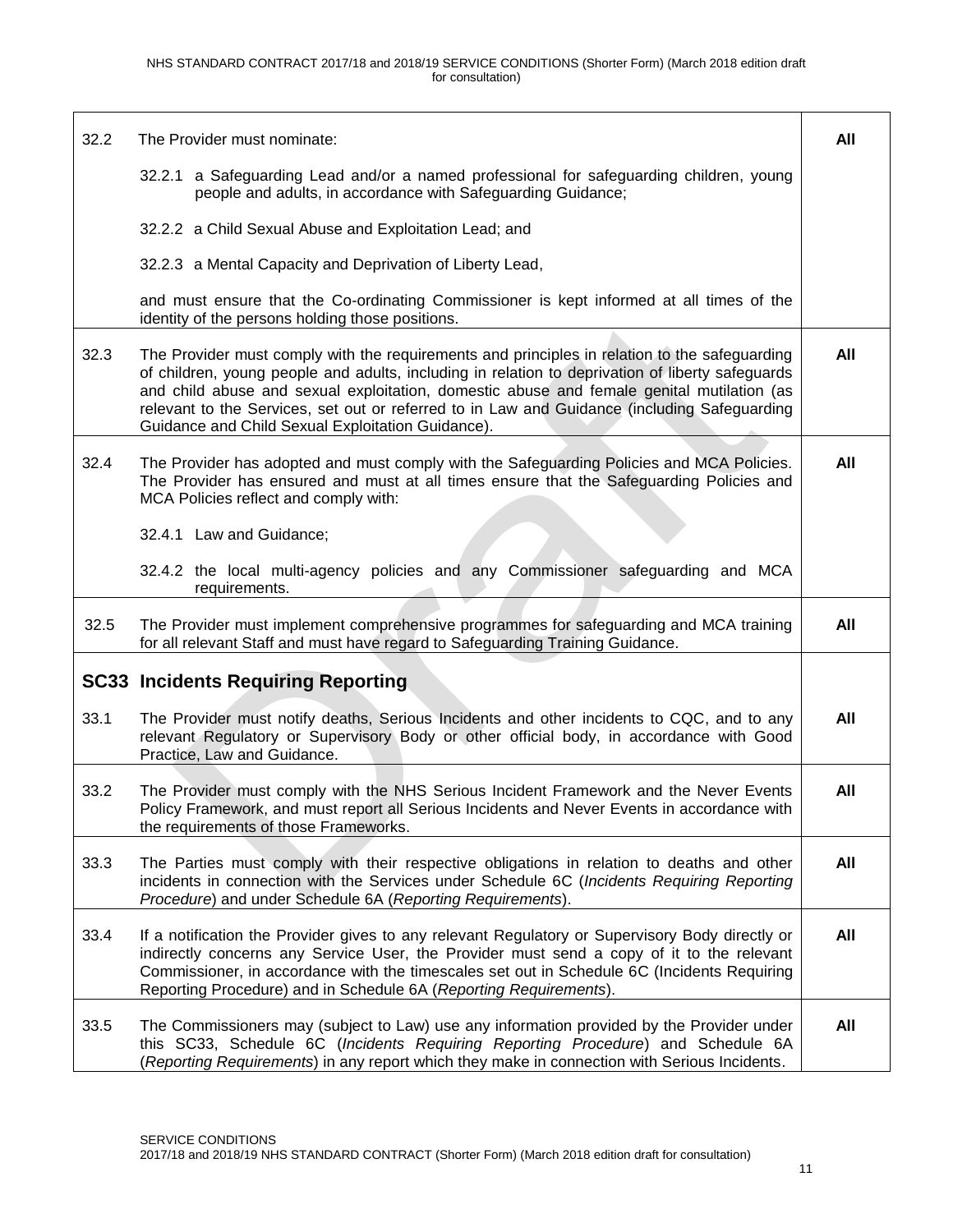|      | <b>SC34 Care of Dying People</b>                                                                                                                                                                                                                                                                                                                           |                       |
|------|------------------------------------------------------------------------------------------------------------------------------------------------------------------------------------------------------------------------------------------------------------------------------------------------------------------------------------------------------------|-----------------------|
| 34.1 | The Provider must have regard to Guidance on Care of Dying People and must, where<br>applicable, comply with SCCI 1580 (Palliative Care Co-ordination: Core Content) and the<br>associated EPACCS IT System Requirements to ensure implementation of interoperable<br>solutions.                                                                           | All                   |
|      | <b>SC35 Duty of Candour</b>                                                                                                                                                                                                                                                                                                                                |                       |
| 35.1 | The Provider must act in an open and transparent way with Relevant Persons in relation to<br>Services provided to Service Users.                                                                                                                                                                                                                           | All                   |
| 35.2 | The Provider must, where applicable, comply with its obligations under regulation 20 of the<br>2014 Regulations in respect of any Notifiable Safety Incident.                                                                                                                                                                                              | All                   |
|      | <b>SC36 Payment Terms</b>                                                                                                                                                                                                                                                                                                                                  |                       |
| 36.1 | Subject to any express provision of this Contract to the contrary, each Commissioner must pay<br>the Provider in accordance with the National Tariff, to the extent applicable, for all Services<br>that the Provider delivers to it in accordance with this Contract.                                                                                     | All                   |
|      | <b>Prices</b>                                                                                                                                                                                                                                                                                                                                              |                       |
| 36.2 | The Prices payable by the Commissioners under this Contract will be:                                                                                                                                                                                                                                                                                       | All                   |
|      | 36.2.1 for any Service for which the National Tariff mandates or specifies a price:                                                                                                                                                                                                                                                                        |                       |
|      | 36.2.1.1<br>the National Price; or                                                                                                                                                                                                                                                                                                                         |                       |
|      | 36.2.1.2<br>the National Price as modified by a Local Variation; or                                                                                                                                                                                                                                                                                        |                       |
|      | 36.2.1.3<br>(subject to SC36.15 to 36.19 (Local Modifications)) the National Price<br>as modified by a Local Modification approved or granted by NHS<br>Improvement,                                                                                                                                                                                       |                       |
|      | for the relevant Contract Year:                                                                                                                                                                                                                                                                                                                            |                       |
|      | 36.2.2 for any Service for which the National Tariff does not mandate or specify a price, the<br>Local Price for the relevant Contract Year.                                                                                                                                                                                                               |                       |
|      | <b>Local Prices</b>                                                                                                                                                                                                                                                                                                                                        |                       |
| 36.3 | The Co-ordinating Commissioner and the Provider have agreed and set out in Schedule 3A<br>(Local Prices) the mechanism by which that Local Price is to be adjusted with effect from the<br>start of each Contract Year. The Parties must in any event have regard to the efficiency and<br>uplift factors set out in the National Tariff where applicable. | Local<br><b>Price</b> |
| 36.4 | Any Local Price must be determined and agreed in accordance with the rules set out in the<br>National Tariff.                                                                                                                                                                                                                                              | Local<br><b>Price</b> |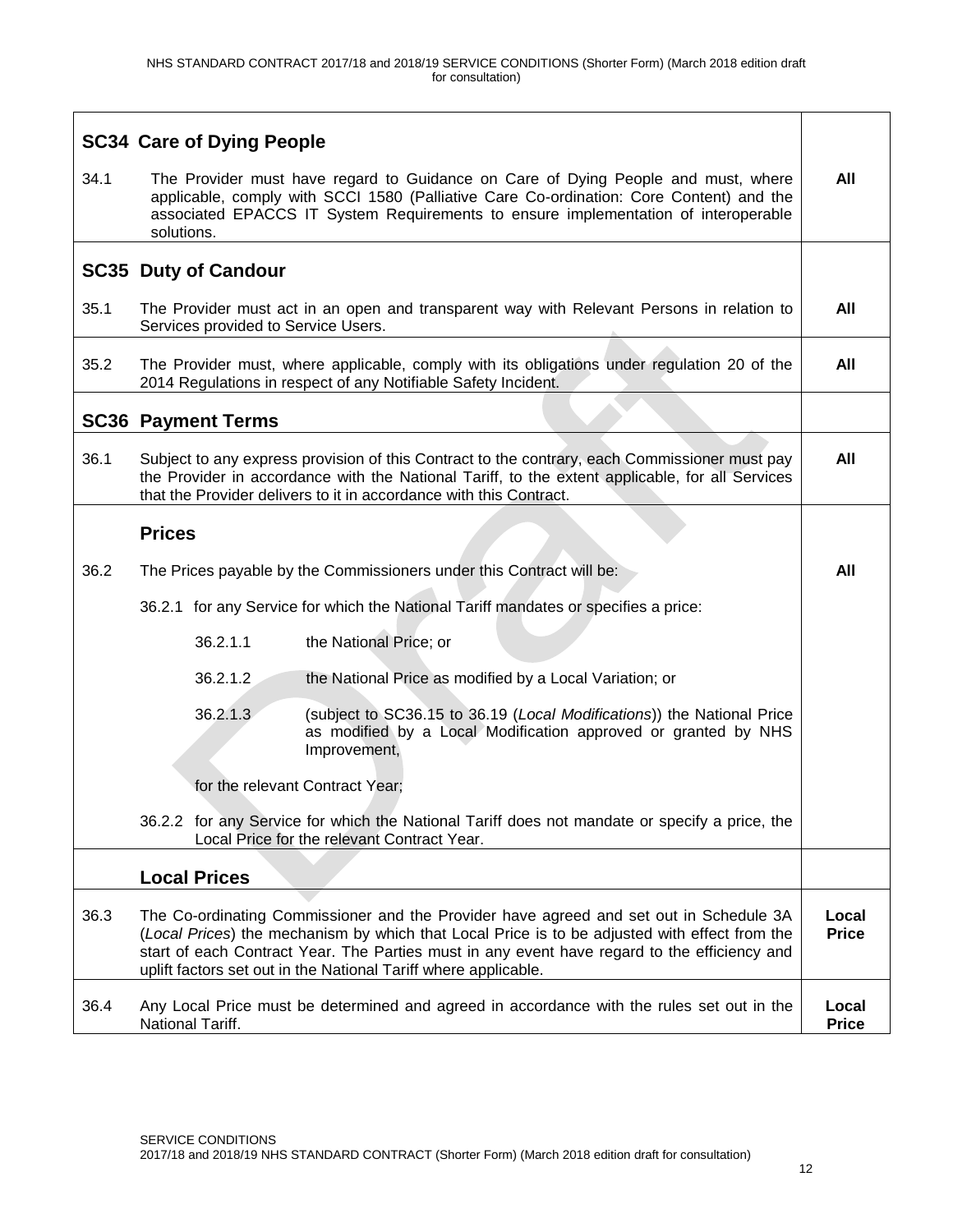| 36.5  | The Co-ordinating Commissioner and the Provider must apply annually any adjustment<br>mechanism agreed and documented in Schedule 3A (Local Prices). Where no adjustment<br>mechanism has been agreed, the Co-ordinating Commissioner and the Provider must review<br>and agree before the start of each Contract Year the Local Price to apply to the following<br>Contract Year, having regard to the efficiency and uplift factors set out in the National Tariff<br>where applicable. In either case the Local Price as adjusted or agreed will apply to the<br>following Contract Year. | Local<br><b>Price</b>           |
|-------|----------------------------------------------------------------------------------------------------------------------------------------------------------------------------------------------------------------------------------------------------------------------------------------------------------------------------------------------------------------------------------------------------------------------------------------------------------------------------------------------------------------------------------------------------------------------------------------------|---------------------------------|
| 36.6  | If the Co-ordinating Commissioner and the Provider fail to review or agree any Local Price for<br>the following Contract Year by the date 2 months before the start of that Contract Year, or<br>there is a dispute as to the application of any agreed adjustment mechanism, either may refer<br>the matter to Dispute Resolution for escalated negotiation and then (failing agreement)<br>mediation.                                                                                                                                                                                      | Local<br><b>Price</b>           |
| 36.7  | If on or following completion of the mediation process the Co-ordinating Commissioner and the<br>Provider still cannot agree any Local Price for the following Contract Year, within 10<br>Operational Days of completion of the mediation process either the Co-ordinating<br>Commissioner or the Provider may terminate the affected Services by giving the other not less<br>than 6 months' written notice.                                                                                                                                                                               | Local<br><b>Price</b>           |
| 36.8  | If any Local Price has not been agreed or determined in accordance with SC36.5 and 36.6<br>before the start of a Contract Year then the Local Price will be that which applied for the<br>previous Contract Year increased or decreased in accordance with the efficiency and uplift<br>factors set out in the National Tariff. The application of these prices will not affect the right to<br>terminate this Contract as a result of non-agreement of a Local Prices under SC36.7.                                                                                                         | Local<br><b>Price</b>           |
| 36.9  | All Local Prices and any annual adjustment mechanism agreed in respect of them must be<br>recorded in Schedule 3A (Local Prices). Where the Co-ordinating Commissioner and the<br>Provider have agreed to depart from an applicable national currency that agreement must be<br>submitted by the Co-ordinating Commissioner to NHS Improvement in accordance with the<br>National Tariff.                                                                                                                                                                                                    | Local<br><b>Price</b>           |
|       | <b>Local Variations</b>                                                                                                                                                                                                                                                                                                                                                                                                                                                                                                                                                                      |                                 |
| 36.10 | The Co-ordinating Commissioner and the Provider may agree a Local Variation for one or<br>more Contract Years or for the duration of this Contract.                                                                                                                                                                                                                                                                                                                                                                                                                                          | <b>National</b><br><b>Price</b> |
|       | 36.11 The agreement of any Local Variation must be in accordance with the rules set out in the<br>National Tariff.                                                                                                                                                                                                                                                                                                                                                                                                                                                                           | <b>National</b><br><b>Price</b> |
| 36.12 | If the Co-ordinating Commissioner and the Provider agree any Local Variation for a period less<br>than the duration (or remaining duration) of this Contract, the relevant Price must be reviewed<br>before the expiry of the last Contract Year to which the Local Variation applies.                                                                                                                                                                                                                                                                                                       | <b>National</b><br><b>Price</b> |
| 36.13 | If the Co-ordinating Commissioner and the Provider fail to review or agree any Local Variation<br>to apply to the following Contract Year, the Price payable for the relevant Service for the<br>following Contract Year will be the National Price.                                                                                                                                                                                                                                                                                                                                         | <b>National</b><br><b>Price</b> |
| 36.14 | Each Local Variation must be recorded in Schedule 3B (Local Variations), submitted by the<br>Co-ordinating Commissioner to NHS Improvement in accordance with the National Tariff and<br>published in accordance with section 116(3) of the 2012 Act.                                                                                                                                                                                                                                                                                                                                        | <b>National</b><br><b>Price</b> |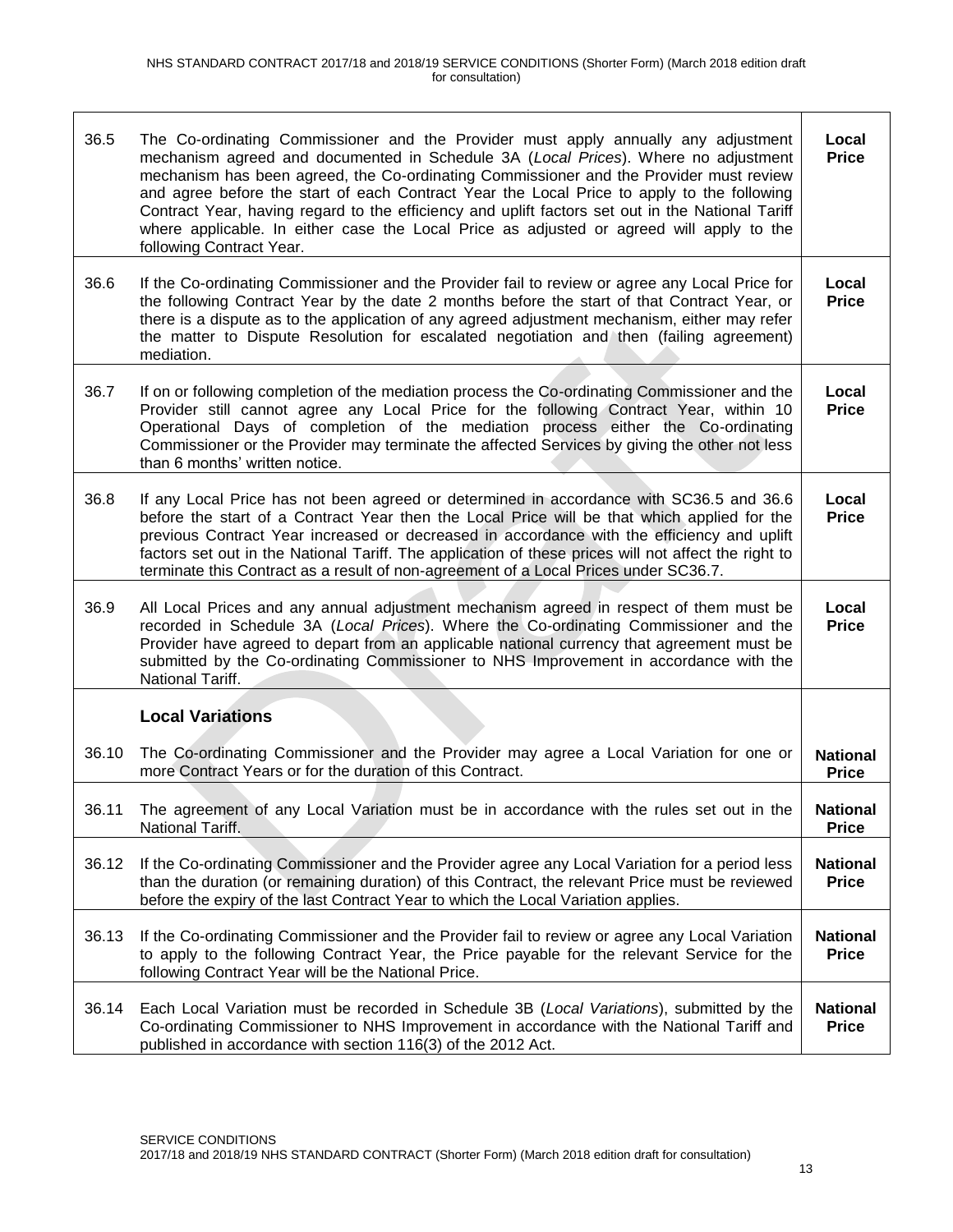|       | <b>Local Modifications</b>                                                                                                                                                                                                                                                                                                                                                                                                                                                                                                                                                                                                                                                                                                                                                                                                                     |                                 |
|-------|------------------------------------------------------------------------------------------------------------------------------------------------------------------------------------------------------------------------------------------------------------------------------------------------------------------------------------------------------------------------------------------------------------------------------------------------------------------------------------------------------------------------------------------------------------------------------------------------------------------------------------------------------------------------------------------------------------------------------------------------------------------------------------------------------------------------------------------------|---------------------------------|
| 36.15 | The Co-ordinating Commissioner and the Provider may agree (or NHS Improvement may<br>determine) a Local Modification in accordance with the National Tariff.                                                                                                                                                                                                                                                                                                                                                                                                                                                                                                                                                                                                                                                                                   | <b>National</b><br><b>Price</b> |
| 36.16 | Any Local Modification agreed and proposed by the Co-ordinating Commissioner and the<br>Provider must be submitted for approval by NHS Improvement in accordance with the National<br>Tariff. If NHS Improvement approves the application, the Price payable for the relevant Service<br>will be the National Price as modified in accordance with the Local Modification specified in<br>NHS Improvement's notice of approval. The date on which that Local Modification takes effect<br>and its duration will be as specified in that notice. Pending NHS Improvement's approval of an<br>agreed and proposed Local Modification, the Price payable for the relevant Service will be the<br>National Price as modified by the Local Modification submitted to NHS Improvement.                                                               | <b>National</b><br><b>Price</b> |
| 36.17 | If the Co-ordinating Commissioner and the Provider have failed to agree and propose a Local<br>Modification, the Provider may apply to NHS Improvement to determine a Local Modification. If<br>NHS Improvement determines a Local Modification, the Price payable for the relevant Service<br>will be the National Price as modified in accordance with the Local Modification specified in<br>NHS Improvement's notice of decision. The date on which that Local Modification takes effect<br>and its duration will be as specified in that notice. Pending NHS Improvement's determination<br>of a Local Modification, the Price payable for the relevant Service will be the National Price<br>(subject to any Local Variation which may have been agreed in accordance with SC36.10 to<br>$36.14$ ).                                      | <b>National</b><br><b>Price</b> |
| 36.18 | If NHS Improvement has refused to approve an agreed and proposed Local Modification, the<br>Price payable for the relevant Service will be the National Price (subject to any Local Variation<br>which may be agreed in accordance with SC36.10 to 36.14), and the Co-ordinating<br>Commissioner and the Provider must agree an appropriate mechanism for the adjustment and<br>reconciliation of the relevant Price to effect the reversion to the National Price (subject to any<br>Local Variation which may have been agreed in accordance with SC36.10 to 36.14). If NHS<br>Improvement has refused an application by the Provider for a Local Modification, the Price<br>payable for the relevant Service will be the National Price (subject to any Local Variation which<br>may have been agreed in accordance with SC36.10 to 36.14). | <b>National</b><br><b>Price</b> |
| 36.19 | Each Local Modification agreement and each application for determination of a Local<br>Modification must be submitted to NHS Improvement in accordance with section 124 or section<br>125 of the 2012 Act (as appropriate) and the National Tariff. Each Local Modification<br>agreement and each Local Modification approved or determined by NHS Improvement must<br>be recorded in Schedule 3C (Local Modifications).                                                                                                                                                                                                                                                                                                                                                                                                                       | <b>National</b><br><b>Price</b> |
|       | Payment where the Parties have agreed an Expected Annual Contract<br><b>Value</b>                                                                                                                                                                                                                                                                                                                                                                                                                                                                                                                                                                                                                                                                                                                                                              |                                 |
| 36.20 | Each Commissioner must make payments on account to the Provider in accordance with the<br>provisions of SC36.21 or if applicable SC36.22 and 36.23.                                                                                                                                                                                                                                                                                                                                                                                                                                                                                                                                                                                                                                                                                            | <b>EACV</b><br>agreed           |
| 36.21 | The Provider must supply to each Commissioner a monthly invoice at least 10 Operational<br>Days before the first day of each month, setting out the amount to be paid by that<br>Commissioner for that month. The amount to be paid will be one twelfth of the individual<br>Expected Annual Contract Value for the Commissioner. Subject to receipt of the invoice, on<br>the first day of each month beginning on or after the Service Commencement Date each<br>Commissioner must pay that amount to the Provider.                                                                                                                                                                                                                                                                                                                          | <b>EACV</b><br>agreed           |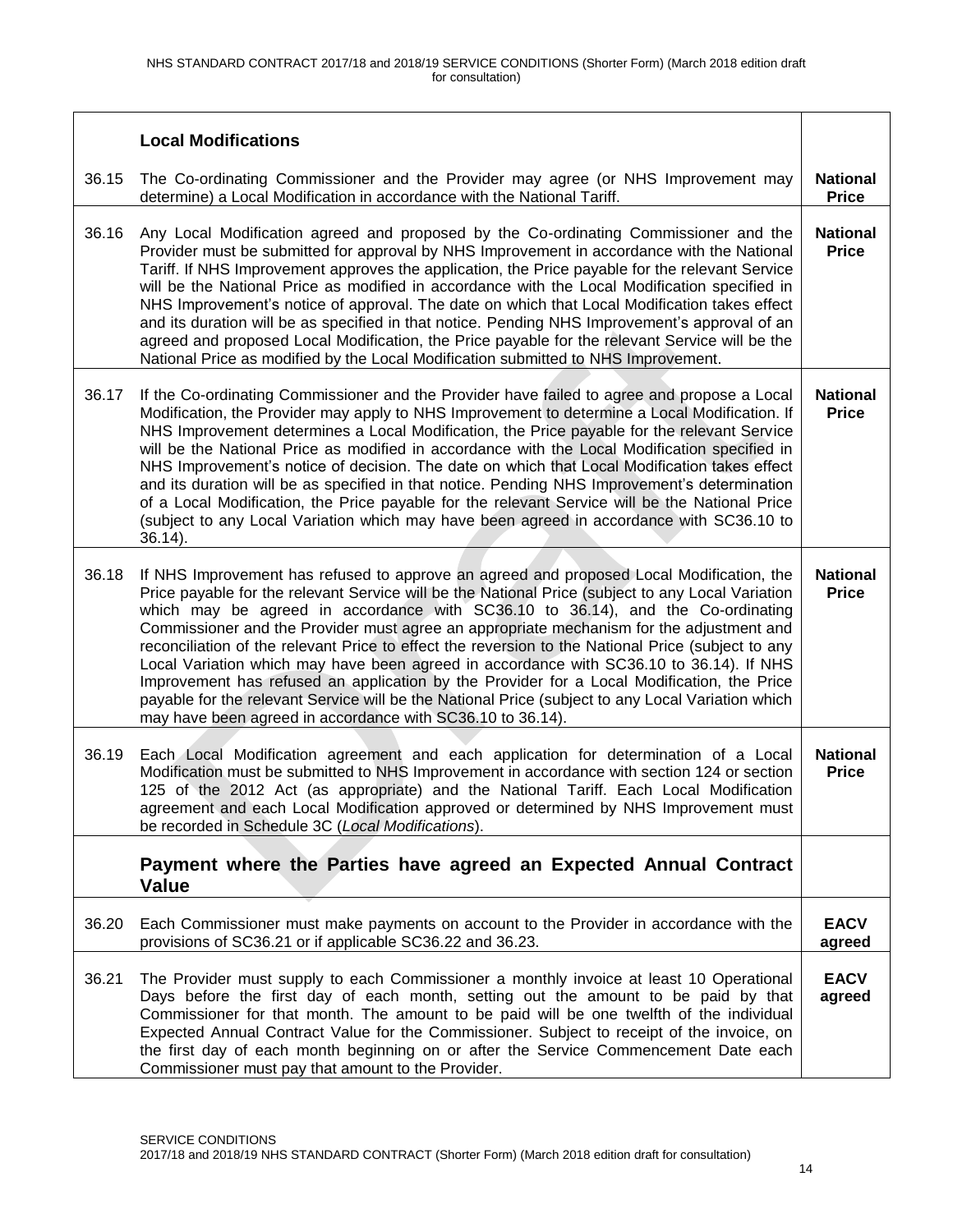| 36.22 | In order to confirm the actual sums payable for Services delivered, the Provider must provide a<br>separate reconciliation account for each Commissioner for each month showing the aggregate<br>and a breakdown of the Prices for all Services delivered and completed in that month. Each<br>reconciliation account must be based on the information submitted by the Provider to the Co-<br>ordinating Commissioner under SC28 (Information Requirements) and must be sent by the<br>Provider to the relevant Commissioner (or, where payments are to be aggregated, to the Co-<br>ordinating Commissioner) within 25 Operational Days after the end of the month to which it<br>relates.                                                     | <b>EACV</b><br>agreed    |
|-------|--------------------------------------------------------------------------------------------------------------------------------------------------------------------------------------------------------------------------------------------------------------------------------------------------------------------------------------------------------------------------------------------------------------------------------------------------------------------------------------------------------------------------------------------------------------------------------------------------------------------------------------------------------------------------------------------------------------------------------------------------|--------------------------|
| 36.23 | For the avoidance of doubt, there will be no reconciliation in relation to Block Arrangements.                                                                                                                                                                                                                                                                                                                                                                                                                                                                                                                                                                                                                                                   | <b>EACV</b><br>agreed    |
| 36.24 | Each Commissioner must either agree the reconciliation account produced in accordance with<br>SC36.22 or wholly or partially contest the reconciliation account in accordance with SC36.34.<br>No Commissioner may unreasonably withhold or delay its agreement to a reconciliation<br>account.                                                                                                                                                                                                                                                                                                                                                                                                                                                  | <b>EACV</b><br>agreed    |
| 36.25 | A Commissioner's agreement of a reconciliation account (or where agreed in part in relation to<br>that part) will trigger a reconciliation payment by the relevant Commissioner (or, where<br>payments are to be aggregated, by the Co-ordinating Commissioner) to the Provider or by the<br>Provider to the relevant Commissioner (or, where payments are to be aggregated, to the Co-<br>ordinating Commissioner), as appropriate. The Provider must provide to the Commissioner (or<br>the Co-ordinating Commissioner) an invoice or credit note (as appropriate) within 5<br>Operational Days of that agreement and payment must be made within 10 Operational Days<br>following the receipt of the invoice or the issue of the credit note. | <b>EACV</b><br>agreed    |
|       | Payment where the Parties have not agreed an Expected Annual Contract<br><b>Value in relation to any Services</b>                                                                                                                                                                                                                                                                                                                                                                                                                                                                                                                                                                                                                                |                          |
| 36.26 | In respect of Services for which the Parties have not agreed an Expected Annual Contract<br>Value, the Provider must issue an invoice within 15 Operational Days after the end of each<br>month to each Commissioner (or, where payments are to be aggregated, to the Co-ordinating<br>Commissioner) in respect of Services provided to that Commissioner in that month. Subject to<br>SC36.34 the Commissioner (or, where payments are to be aggregated, the Co-ordinating<br>Commissioner) must settle each invoice within 10 Operational Days of receipt of the invoice.                                                                                                                                                                      | <b>No EACV</b><br>agreed |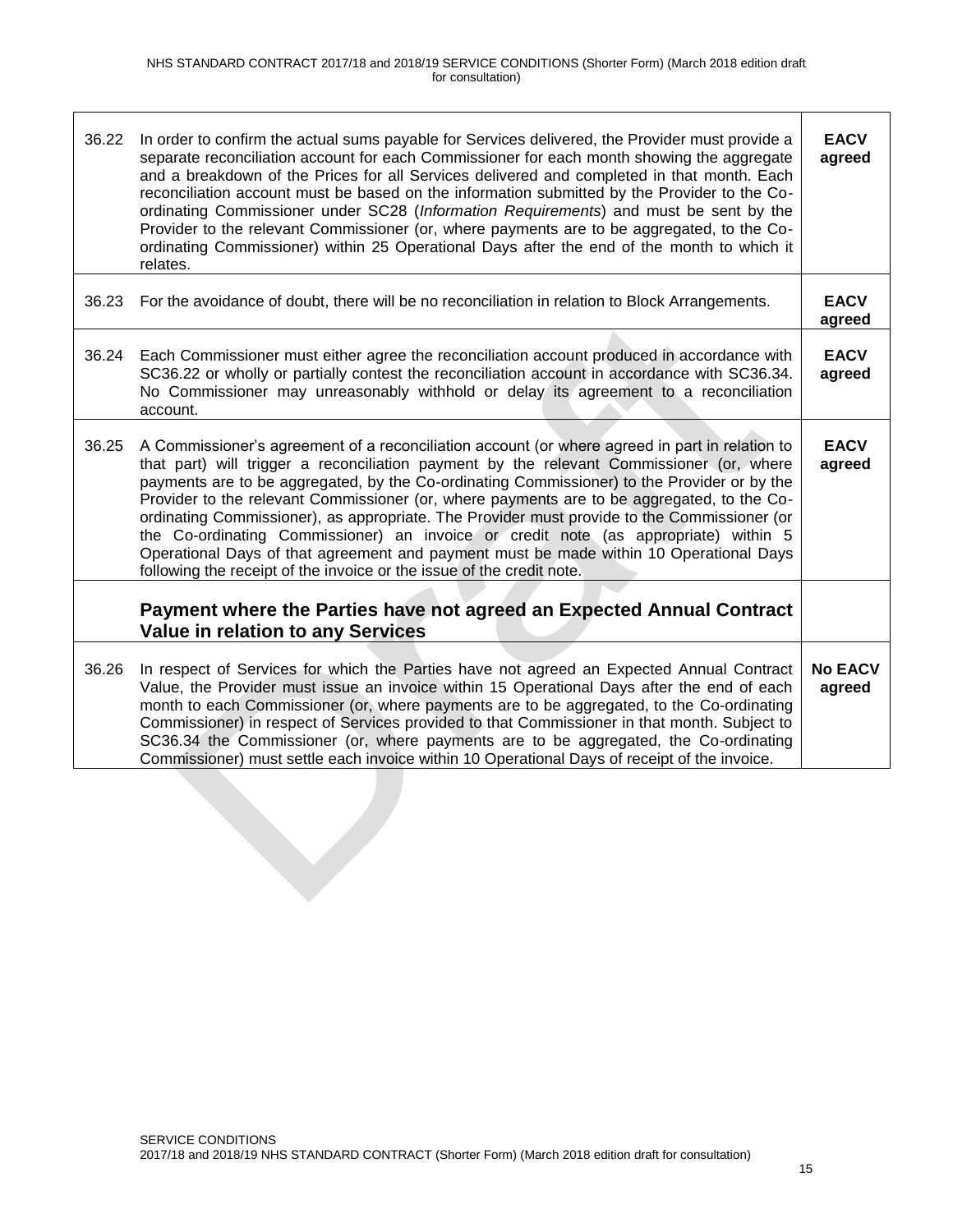|       |                |                        | <b>National Quality Requirements and Local Quality Requirements</b>                                                                                                                                                                                                                                                                                                                                                                                                                                                                                                                                                                                               |     |
|-------|----------------|------------------------|-------------------------------------------------------------------------------------------------------------------------------------------------------------------------------------------------------------------------------------------------------------------------------------------------------------------------------------------------------------------------------------------------------------------------------------------------------------------------------------------------------------------------------------------------------------------------------------------------------------------------------------------------------------------|-----|
| 36.27 | Value.         |                        | Subject to SC36.27A, if the Provider breaches any of the thresholds in respect of the<br>Operational Standards, the National Quality Requirements or the Local Quality Requirements<br>the Provider must repay to the relevant Commissioner or the relevant Commissioner must<br>deduct from payments due to the Provider (as appropriate), the relevant sums as determined<br>in accordance with Schedule 4A (Operational Standards and National Quality Requirements)<br>and/or Schedule 4C (Local Quality Requirements). The sums repaid or deducted under this<br>SC36.27 in respect of any Quarter will not in any event exceed 2.5% of the Actual Quarterly | All |
|       |                |                        | 36.27A If the Provider has been granted access to the general element of the Provider Sustainability<br>and Transformation Fund, and has, as a condition of access:                                                                                                                                                                                                                                                                                                                                                                                                                                                                                               | All |
|       | 36.27A.1       | both, and              | agreed with the national teams of NHS Improvement and NHS England an overall<br>financial control total and other associated conditions for either the Contract Year 1<br>April 2017 to 31 March 2018 or the Contract Year 1 April 2018 to 31 March 2019-or                                                                                                                                                                                                                                                                                                                                                                                                       |     |
|       | 36.27A.2       |                        | (where required by those bodies):                                                                                                                                                                                                                                                                                                                                                                                                                                                                                                                                                                                                                                 |     |
|       |                | 36.27A2.1              | agreed with those bodies and with the Commissioners specific<br>performance trajectories to be achieved during either the Contract<br>Year 1 April 2017 to 31 March 2018 or the Contract Year 1 April 2018<br>to 31 March 2019-or both (as set out in an SDIP contained or referred<br>to in Schedule 2G (Other Local Agreements, Policies and<br>Procedures));and/or                                                                                                                                                                                                                                                                                             |     |
|       |                | 36.27A2.2              | submitted to those bodies assurance statements setting out<br>commitments on performance against specific Operational Standards<br>and National Quality Requirements to be achieved during either the<br>Contract Year 1 April 2017 to 31 March 2018 or the Contract Year 1<br>April 2018 to 31 March 2019 or both which have been accepted by<br>those bodies (as set out in an SDIP contained or referred to in<br>Schedule 2G (Other Local Agreements, Policies and Procedures)),                                                                                                                                                                              |     |
|       | Requirements). |                        | no repayment will be required to be made, nor any deduction made, in relation to any breach<br>of any threshold which occurs during anythat Contract Year-or-Contract Years for which such<br>financial control totals and specific performance trajectories have been agreed and/or such<br>assurance statements have been submitted and accepted in respect of any Operational<br>Standard shown in bold italics in Schedule 4A (Operational Standards and National Quality                                                                                                                                                                                     |     |
| 36.28 |                | Intentionally omitted. |                                                                                                                                                                                                                                                                                                                                                                                                                                                                                                                                                                                                                                                                   |     |
| 36.29 | administered.  |                        | <b>Statutory and Other Charges</b><br>Where applicable, the Provider must administer all statutory benefits to which the Service User<br>is entitled and within a maximum of 20 Operational Days following receipt of an appropriate<br>invoice the relevant Commissioner must reimburse the Provider any statutory benefits correctly                                                                                                                                                                                                                                                                                                                            | All |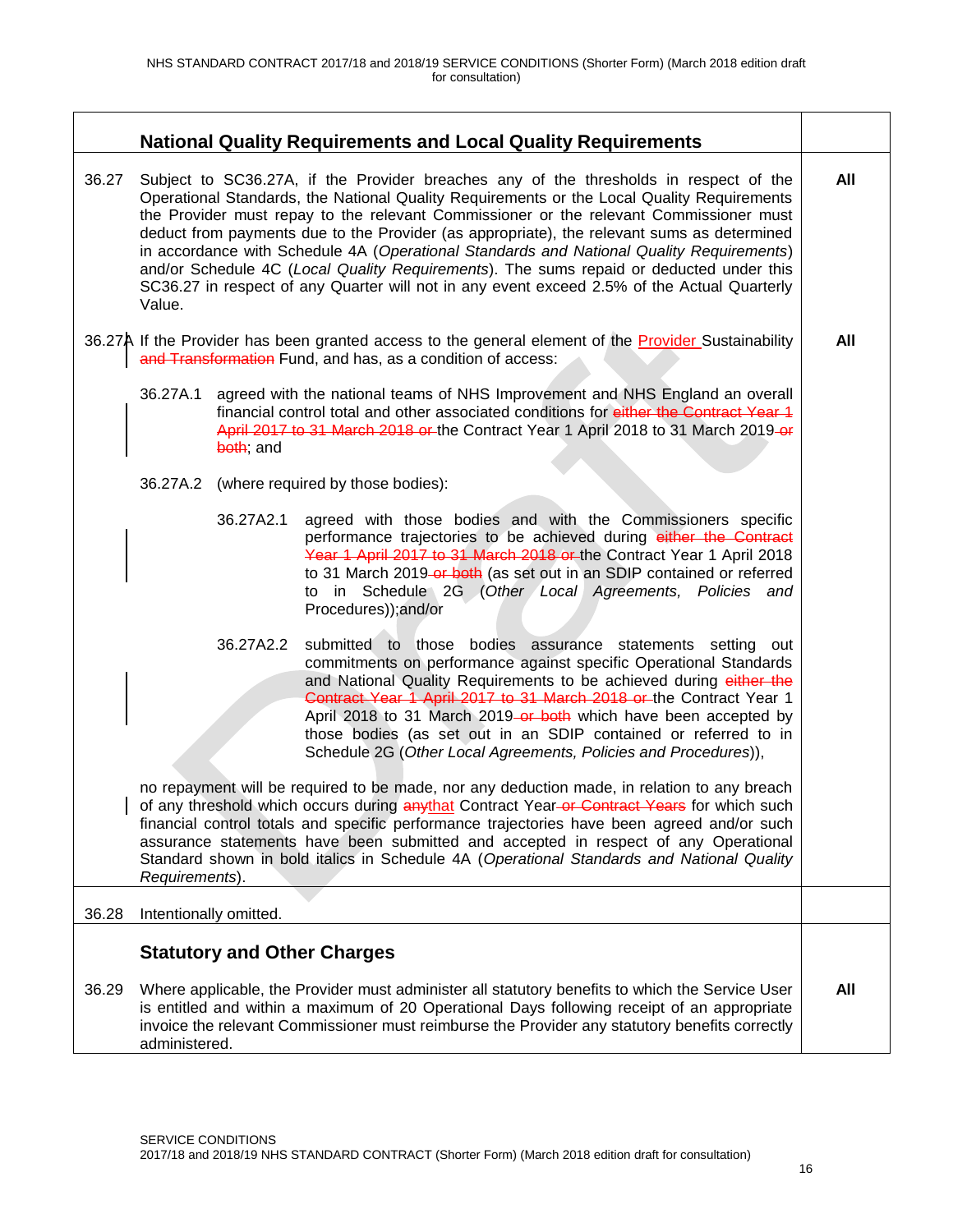| 36.30 | charges.              | The Provider must administer and collect all statutory charges which the Service User is liable<br>to pay and which may lawfully be made in relation to the provision of the Services, and must<br>account to whoever the Co-ordinating Commissioner reasonably directs in respect of those                                                                                                                                                                                              | All |
|-------|-----------------------|------------------------------------------------------------------------------------------------------------------------------------------------------------------------------------------------------------------------------------------------------------------------------------------------------------------------------------------------------------------------------------------------------------------------------------------------------------------------------------------|-----|
| 36.31 |                       | The Parties acknowledge the requirements and intent of the Overseas Visitor Charging<br>Regulations and Overseas Visitor Charging Guidance, and accordingly:                                                                                                                                                                                                                                                                                                                             | All |
|       | Department of Health; | 36.31.1 the Provider must comply with all applicable Law and Guidance (including the<br>Overseas Visitor Charging Regulations, the Overseas Visitor Charging Guidance and<br>the Who Pays? Guidance) in relation to the identification of and collection of charges<br>from Chargeable Overseas Visitors, including the reporting of unpaid NHS debts in<br>respect of Services provided to non-EEA national Chargeable Overseas Visitors to the                                         |     |
|       |                       | 36.31.2 if the Provider has failed to take all reasonable steps to:                                                                                                                                                                                                                                                                                                                                                                                                                      |     |
|       | 36.31.2.1             | identify a Chargeable Overseas Visitor; or                                                                                                                                                                                                                                                                                                                                                                                                                                               |     |
|       | 36.31.2.2             | recover charges from the Chargeable Overseas Visitor or other person<br>liable to pay charges in respect of that Chargeable Overseas Visitor<br>under the Overseas Visitor Charging Regulations,                                                                                                                                                                                                                                                                                         |     |
|       |                       | no Commissioner will be liable to make any payment to the Provider in respect of any<br>Services delivered to that Chargeable Overseas Visitor and where such a payment<br>has been made the Provider must refund it to the relevant Commissioner;                                                                                                                                                                                                                                       |     |
|       |                       | 36.31.3 (subject to SC36.31.2) each Commissioner must pay the Provider, in accordance with<br>all applicable Law and Guidance (including the Overseas Visitor Charging Regulations,<br>Overseas Visitor Charging Guidance and Who Pays? Guidance), the appropriate<br>contribution on account for all Services delivered by the Provider in accordance with<br>this Contract to any Chargeable Overseas Visitor in respect of whom that<br>Commissioner is the Responsible Commissioner; | All |
|       | Pays? Guidance);      | 36.31.4 the Provider must refund to the relevant Commissioner any such contribution on<br>account if and to the extent that charges are collected from a Chargeable Overseas<br>Visitor or other person liable to pay charges in respect of that Chargeable Overseas<br>Visitor, in accordance with all applicable Law and Guidance (including Overseas<br>Visitor Charging Regulations, Overseas Visitor Charging Guidance and the Who                                                  |     |
|       |                       | 36.31.5 the Provider must make full use of existing mechanisms designed to increase the rates<br>of recovery of the cost of Services provided to overseas visitors insured by another<br>EEA state, including the EEA reporting portal for EHIC and S2 activity; and                                                                                                                                                                                                                     |     |
|       |                       | 36.31.6 each Commissioner must pay the Provider, in accordance with all applicable Law and<br>Guidance (including Overseas Visitor Charging Regulations, Overseas Visitor<br>Charging Guidance and the Who Pays? Guidance), the appropriate sum for all<br>Services delivered by the Provider to any overseas visitor in respect of whom that<br>Commissioner is the Responsible Commissioner and which have been reported<br>through the EEA reporting portal.                          |     |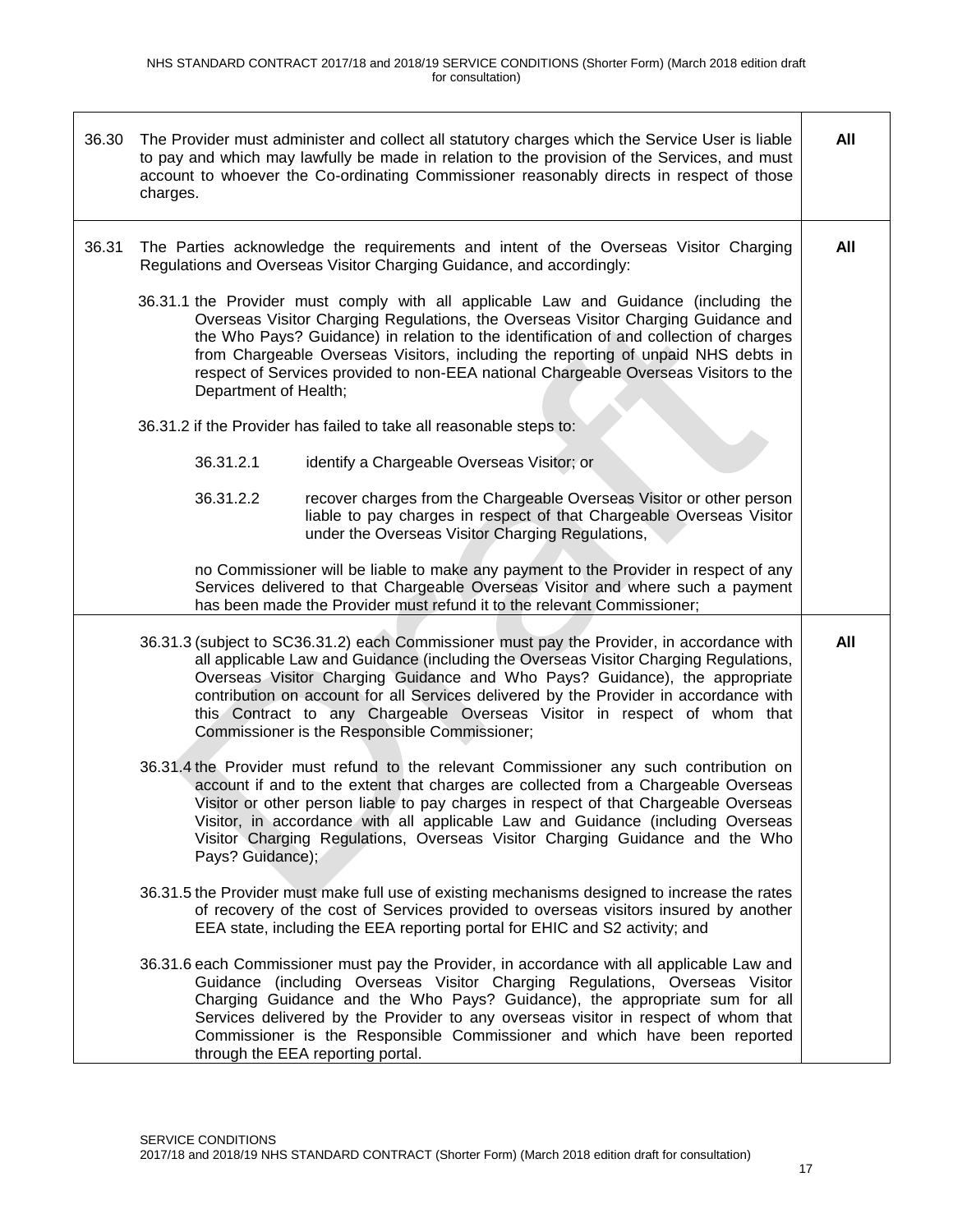| 36.32 | In its performance of this Contract the Provider must not provide or offer to a Service User any<br>clinical or medical services for which any charges would be payable by the Service User<br>except in accordance with this Contract, the Law and/or Guidance.                                                                                                                                                                                                                                                                  | All |
|-------|-----------------------------------------------------------------------------------------------------------------------------------------------------------------------------------------------------------------------------------------------------------------------------------------------------------------------------------------------------------------------------------------------------------------------------------------------------------------------------------------------------------------------------------|-----|
|       | <b>VAT</b>                                                                                                                                                                                                                                                                                                                                                                                                                                                                                                                        |     |
| 36.33 | Payment is exclusive of any applicable VAT for which the Commissioners will be additionally<br>liable to pay the Provider upon receipt of a valid tax invoice at the prevailing rate in force from<br>time to time.                                                                                                                                                                                                                                                                                                               | All |
|       | <b>Contested Payments</b>                                                                                                                                                                                                                                                                                                                                                                                                                                                                                                         |     |
| 36.34 | If a Party contests all or any part of any payment calculated in accordance with this SC36:                                                                                                                                                                                                                                                                                                                                                                                                                                       | All |
|       | 36.34.1 the contesting Party must (as appropriate):                                                                                                                                                                                                                                                                                                                                                                                                                                                                               |     |
|       | 36.34.1.1 within 5 Operational Days of the receipt of a reconciliation account in<br>accordance with SC36.22; or                                                                                                                                                                                                                                                                                                                                                                                                                  |     |
|       | 36.34.1.2 within 5 Operational Days of the receipt by that Party of an invoice in<br>accordance with SC36.26,                                                                                                                                                                                                                                                                                                                                                                                                                     |     |
|       | notify the other Party or Parties, setting out in reasonable detail the reasons for<br>contesting that account or invoice (as applicable), and in particular identifying which<br>elements are contested and which are not contested; and                                                                                                                                                                                                                                                                                         |     |
|       | 36.34.2 any uncontested amount must be paid in accordance with this Contract by the Party<br>from whom it is due; and                                                                                                                                                                                                                                                                                                                                                                                                             |     |
|       | 36.34.3 if the matter has not been resolved within 20 Operational Days of the date of<br>notification under SC36.34.1, the contesting Party must refer the matter to Dispute<br>Resolution,                                                                                                                                                                                                                                                                                                                                       |     |
|       | and following the resolution of any Dispute referred to Dispute Resolution in accordance with<br>this SC36.34, insofar as any amount shall be agreed or determined to be payable the Provider<br>must immediately issue an invoice or credit note (as appropriate) for such amount. Any sum<br>due must be paid immediately together with interest calculated in accordance with SC36.35.<br>For the purposes of SC36.35 the date the amount was due will be the date it would have been<br>due had the amount not been disputed. |     |
|       | <b>Interest on Late Payments</b>                                                                                                                                                                                                                                                                                                                                                                                                                                                                                                  |     |
| 36.35 | Subject to any express provision of this Contract to the contrary (including without limitation the<br>Withholding and Retention of Payment Provisions), each Party will be entitled, in addition to<br>any other right or remedy, to receive interest at the applicable rate under the Late Payment of<br>Commercial Debts (Interest) Act 1998 on any payment not made from the day after the date on<br>which payment was due up to and including the date of payment.                                                          | All |
|       | <b>Set Off</b>                                                                                                                                                                                                                                                                                                                                                                                                                                                                                                                    |     |
| 36.36 | Whenever any sum is due from one Party to another as a consequence of reconciliation under<br>this SC36 or Dispute Resolution or otherwise, the Party due to be paid that sum may deduct it<br>from any amount that it is due to pay the other, provided that it has given 5 Operational Days'<br>notice of its intention to do so.                                                                                                                                                                                               | All |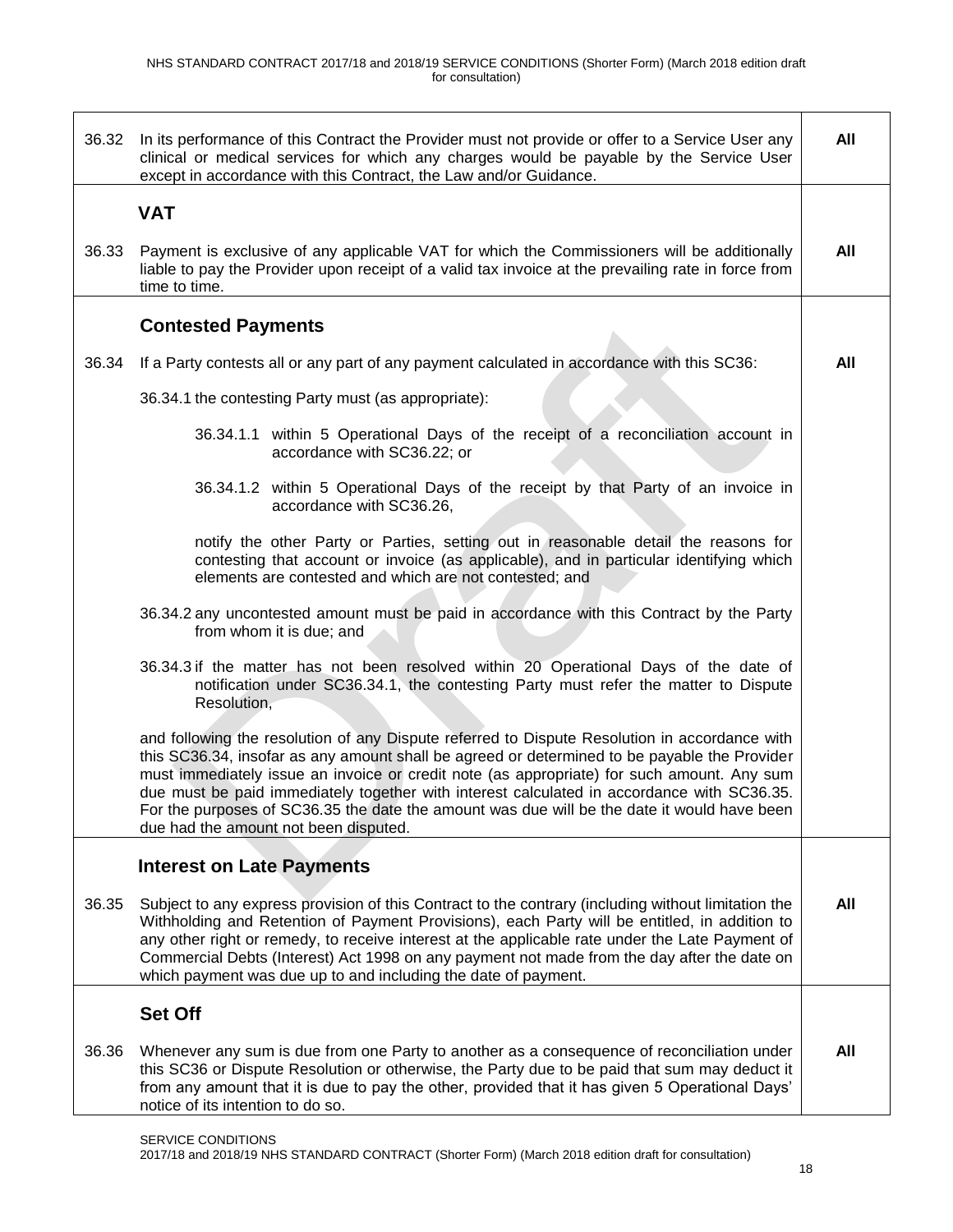|       | <b>Invoice Validation</b>                                                                                                                                                                                                                                 |     |
|-------|-----------------------------------------------------------------------------------------------------------------------------------------------------------------------------------------------------------------------------------------------------------|-----|
| 36.37 | The Parties must comply with Law and Guidance (including Who Pays? Guidance and Invoice<br>Validation Guidance) in respect of the use of data in the preparation and validation of invoices.                                                              | All |
|       | <b>Submission of Invoices</b>                                                                                                                                                                                                                             |     |
| 36.38 | The Provider must use all reasonable endeavours to submit all invoices via the e-Invoicing<br>Platform in accordance with e-Invoicing Guidance or via an alternative PEPPOL-compliant e-<br>invoicing system.                                             | All |
|       | <b>Nationally Contracted Products Programme</b>                                                                                                                                                                                                           |     |
| 36.39 | Where it is an NHS Trust or an NHS Foundation Trust, the Provider must use all reasonable<br>endeavours to co-operate with NHS Improvement and NHS Supply Chain to implement in full<br>the requirements of the Nationally Contracted Products Programme. | All |
|       |                                                                                                                                                                                                                                                           |     |
|       | <b>QUALITY REQUIREMENTS AND INCENTIVE SCHEMES</b>                                                                                                                                                                                                         |     |
|       | <b>SC37 Local Quality Requirements</b>                                                                                                                                                                                                                    |     |
| 37.1  | The Parties must comply with their duties under the Law to improve the quality of clinical<br>and/or care services for Service Users.                                                                                                                     | All |
| 37.2  | Nothing in this Contract is intended to prevent this Contract from setting higher quality<br>requirements than those laid down under NHS Improvement's Licence (if any) or required by<br>any relevant Regulatory or Supervisory Body.                    | All |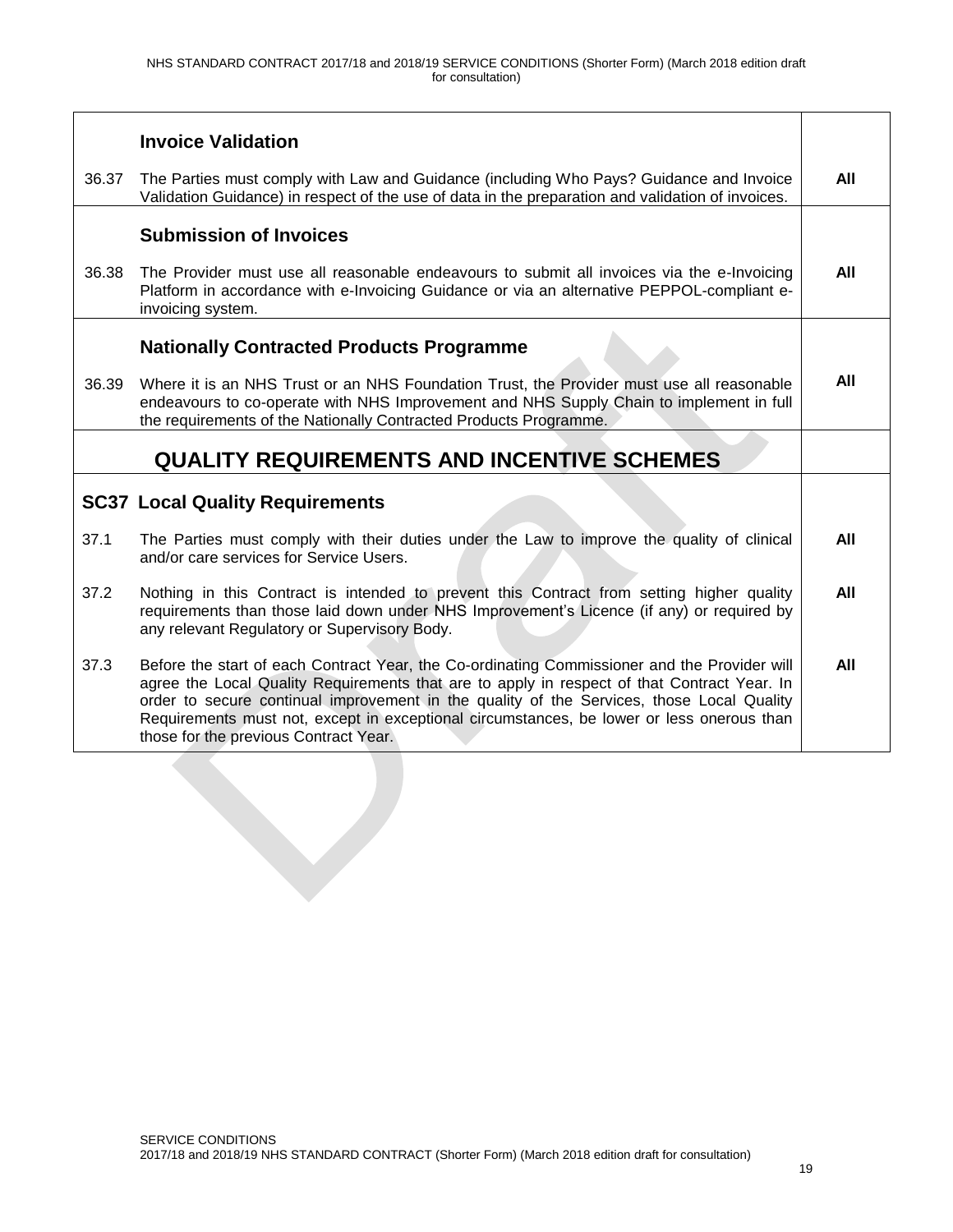Г

|      |                                                                                                                                                                                                                                                                                                                                                                                                                                                                  | <b>SC38 Commissioning for Quality and Innovation (CQUIN)</b>                                                                                                                                                                                                                                                               |     |
|------|------------------------------------------------------------------------------------------------------------------------------------------------------------------------------------------------------------------------------------------------------------------------------------------------------------------------------------------------------------------------------------------------------------------------------------------------------------------|----------------------------------------------------------------------------------------------------------------------------------------------------------------------------------------------------------------------------------------------------------------------------------------------------------------------------|-----|
| 38.1 |                                                                                                                                                                                                                                                                                                                                                                                                                                                                  | Where and as required by CQUIN Guidance, the Parties must implement a performance<br>incentive scheme in accordance with CQUIN Guidance for each Contract Year or the<br>appropriate part of it.                                                                                                                           | All |
| 38.2 |                                                                                                                                                                                                                                                                                                                                                                                                                                                                  | If the Provider has satisfied a CQUIN Indicator a CQUIN Payment calculated in accordance<br>with CQUIN Guidance will be payable by the Commissioners to the Provider in accordance<br>with CQUIN Table 1.                                                                                                                  | All |
|      |                                                                                                                                                                                                                                                                                                                                                                                                                                                                  | <b>CQUIN Performance Report</b>                                                                                                                                                                                                                                                                                            |     |
| 38.3 |                                                                                                                                                                                                                                                                                                                                                                                                                                                                  | The Provider must submit to the Co-ordinating Commissioner a CQUIN Performance Report at<br>the frequency and otherwise in accordance with the National Requirements Reported Locally.<br>The Co-ordinating commissioner may raise with the Provider any queries it has on the content<br>of any CQUIN Performance Report. | All |
|      |                                                                                                                                                                                                                                                                                                                                                                                                                                                                  | <b>CQUIN Account</b>                                                                                                                                                                                                                                                                                                       |     |
| 38.4 |                                                                                                                                                                                                                                                                                                                                                                                                                                                                  | Within 20 Operational Days following the latest of:                                                                                                                                                                                                                                                                        | All |
|      | 38.4.1                                                                                                                                                                                                                                                                                                                                                                                                                                                           | the end of the Contract Year; and                                                                                                                                                                                                                                                                                          |     |
|      | 38.4.2                                                                                                                                                                                                                                                                                                                                                                                                                                                           | the agreement of the final reconciliation account under SC36 (Payment Terms);<br>and                                                                                                                                                                                                                                       |     |
|      | 38.4.3                                                                                                                                                                                                                                                                                                                                                                                                                                                           | the agreement or resolution of all CQUIN Performance Reports in respect of that<br>Contract Year,                                                                                                                                                                                                                          |     |
|      |                                                                                                                                                                                                                                                                                                                                                                                                                                                                  | the Provider must submit a CQUIN Account to the Co-ordinating Commissioner.                                                                                                                                                                                                                                                |     |
| 38.5 | Within 5 Operational Days of receipt of the CQUIN Account the Co-ordinating Commissioner<br>must either agree it or wholly or partially contest it in accordance with SC38.7. The Co-<br>ordinating Commissioner's agreement of the CQUIN Account must not be unreasonably<br>withheld or delayed.                                                                                                                                                               |                                                                                                                                                                                                                                                                                                                            | All |
| 38.6 | The Co-ordinating Commissioner's agreement of the CQUIN Account (or where agreed in part<br>in relation to that part) will trigger a payment by each relevant Commissioner to the Provider or<br>by the Provider to each relevant Commissioner (as appropriate). The Provider must supply to<br>each Commissioner an invoice within 5 Operational Days of the agreement and payment must<br>be made within 10 Operational Days following receipt of the invoice. |                                                                                                                                                                                                                                                                                                                            | All |
| 38.7 |                                                                                                                                                                                                                                                                                                                                                                                                                                                                  | If the Co-ordinating Commissioner contests the CQUIN Account:                                                                                                                                                                                                                                                              | All |
|      | 38.7.1                                                                                                                                                                                                                                                                                                                                                                                                                                                           | the Co-ordinating Commissioner must within 5 Operational Days notify the Provider<br>accordingly, setting out in reasonable detail the reasons for contesting the account,<br>and in particular identifying which elements are contested and which are not<br>contested;                                                   |     |
|      | 38.7.2                                                                                                                                                                                                                                                                                                                                                                                                                                                           | any uncontested amount identified in the CQUIN Account must be paid in<br>accordance with SC38.6; and                                                                                                                                                                                                                      |     |